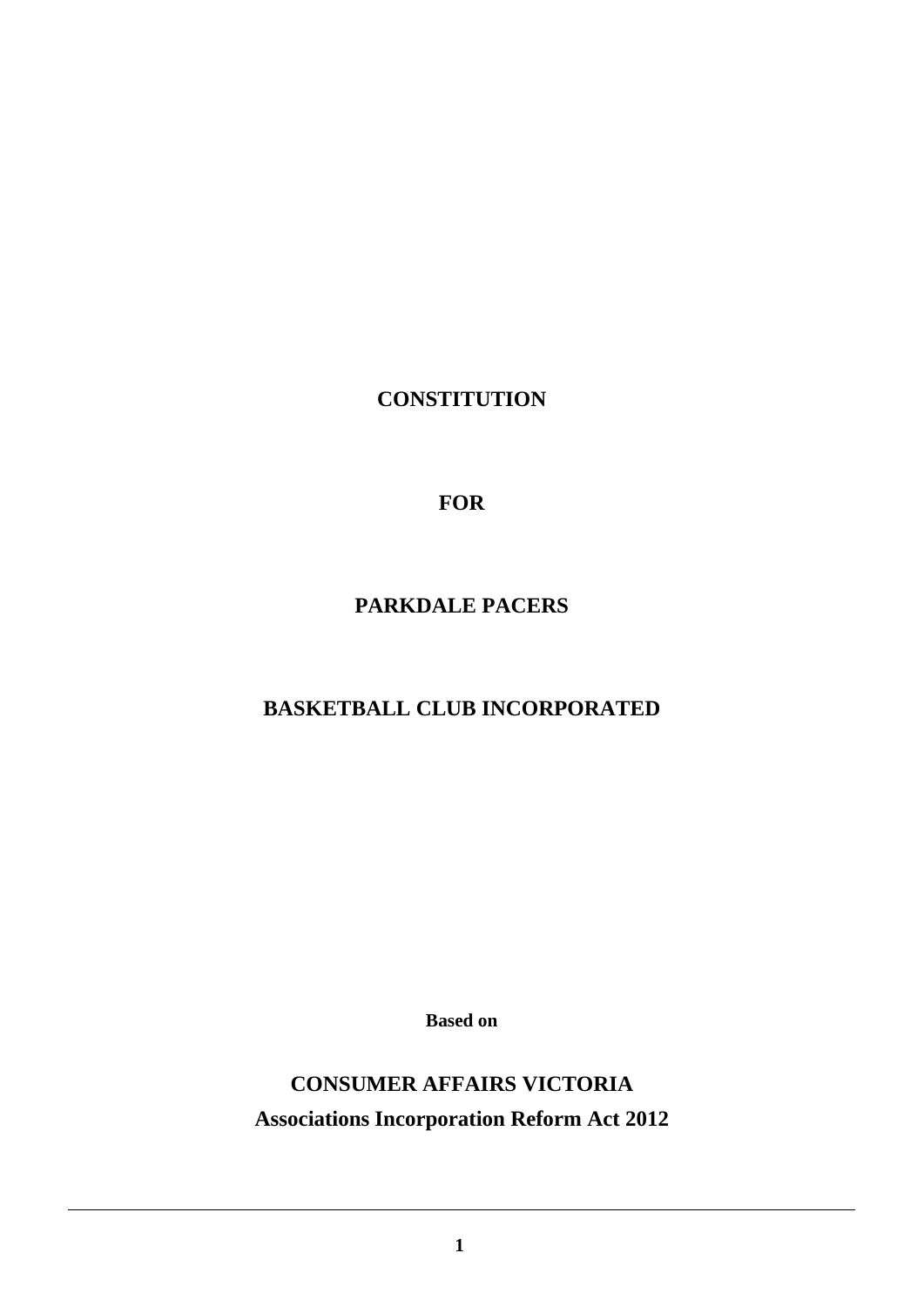### **Model Rules for an Incorporated Association**

#### **Note**

The persons who from time to time are members of the Association are an incorporated association by the name given in Rule 1 of these Rules.

Under section 46 of the **Associations Incorporation Reform Act 2012**, these Rules are taken to constitute the terms of a contract between the Incorporated Association and its members.

#### **PART 1—PRELIMINARY**

#### **1. Name**

The name of the incorporated association is "Parkdale Pacers Basketball Club Incorporated".

**Note** Under section 23 of the Act, the name of the association and its registration number must appear on all its business documents.

### **2. Purposes**

The purposes of the association are:-

- a) To foster, develop and improve the game of basketball for boys and girls in the club.
- b) To provide support in developing the basketball skills and abilities of all players and coaches within the club.
- c) To provide an environment that caters to all members and promotes the positive development of boys and girls in the club.

#### **3. Financial year**

The financial year of the Association is each period of 12 months ending on  $30<sup>th</sup>$  June.

#### **4. Definitions**

In these Rules—

*absolute majority*, of the Committee, means a majority of the committee members currently holding office and entitled to vote at the time (as distinct from a majority of committee members present at a committee meeting);

*associate member* means a member referred to in rule 12(1);

*Chairperson*, of a general meeting or committee meeting, means the person chairing the meeting as required under rule 44;

*Committee* means the Committee having management of the business of the Association;

*committee meeting* means a meeting of the Committee held in accordance with these Rules;

*committee member* means a member of the Committee elected or appointed under Division 3 of Part 5;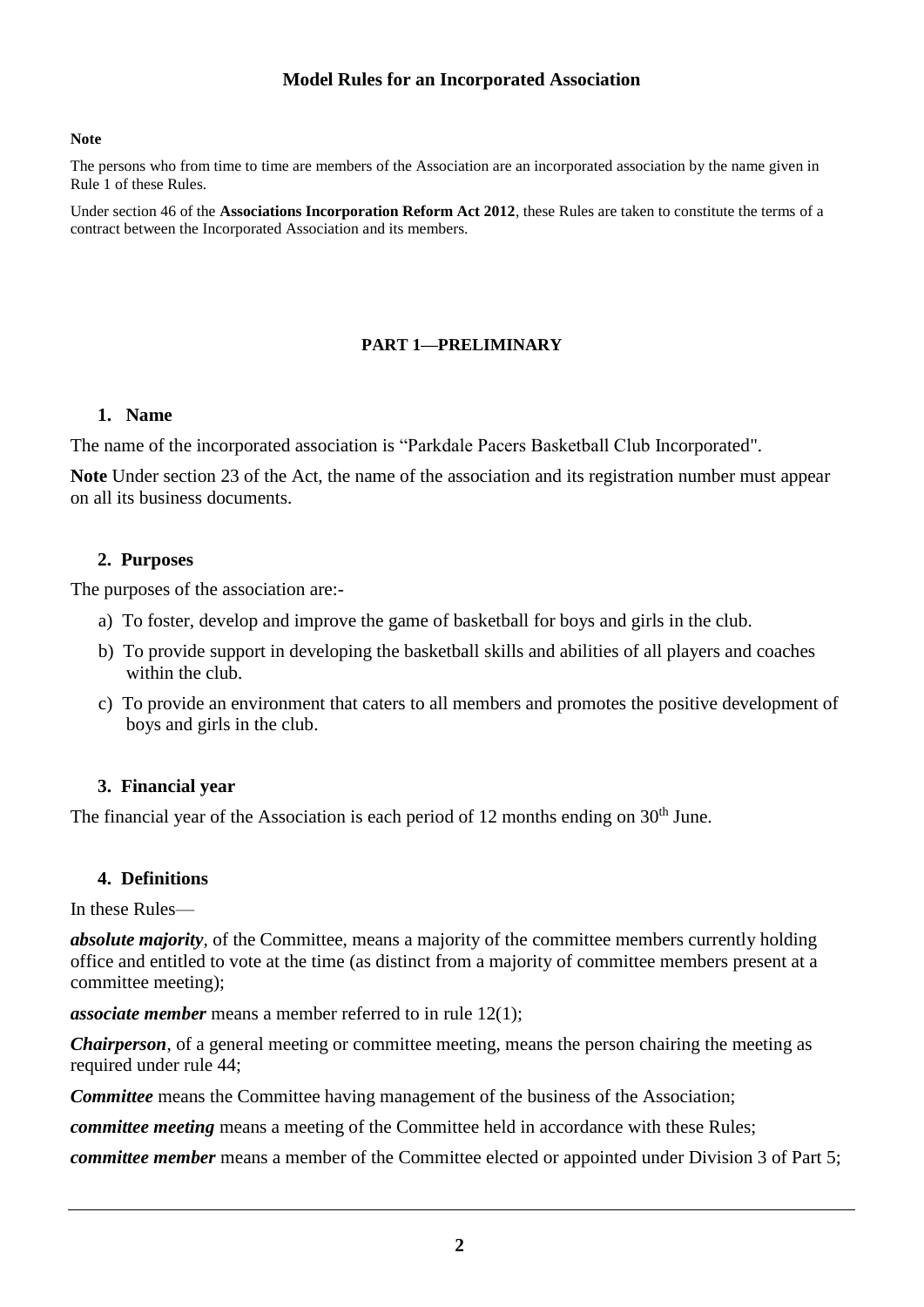*disciplinary appeal meeting* means a meeting of the members of the Association convened under rule 21(3);

*disciplinary meeting* means a meeting of the Committee convened for the purposes of rule 20;

*disciplinary subcommittee* means the subcommittee appointed under rule 18;

*general meeting* means a general meeting of the members of the Association convened in accordance with Part 4 and includes an annual general meeting, a special general meeting and a disciplinary appeal meeting;

*member* means a member of the Incorporation;

*member entitled to vote* means a member who under rule 13(2) is entitled to vote at a general meeting;

*special resolution* means a resolution that requires not less than three-quarters of the members voting at a general meeting, whether in person or by proxy, to vote in favour of the resolution;

*the Act* means the **Associations Incorporation Reform Act 2012** and includes any regulations made under that Act;

*the Registrar* means the Registrar of Incorporated Associations.

# **PART 2—POWERS OF ASSOCIATION**

### **5. Powers of Association**

- (1) Subject to the Act, the Association has power to do all things incidental or conducive to achieve its purposes.
- (2) Without limiting sub rule (1), the Association may:-
	- (a) open and operate accounts with financial institutions;
	- (b) invest its money in a financial term deposit;
- (3) The Association may only exercise its powers and use its income and assets (including any surplus) for its purposes.

# **6. Not for profit organisation**

- (1) The Association must not distribute any surplus, income or assets directly or indirectly to its members.
- (2) Sub rule (1) does not prevent the Association from paying a member:
	- (a) re-imbursement for expenses properly incurred by the member; or
	- (b) for goods or services provided by the member if this is done in good faith on terms no more favourable than if the member was not a member.

#### **Note**

Section 33 of the Act provides that an incorporated association must not secure pecuniary profit for its members. Section 4 of the Act sets out in more detail the circumstances under which an incorporated association is not taken to secure pecuniary profit for its members.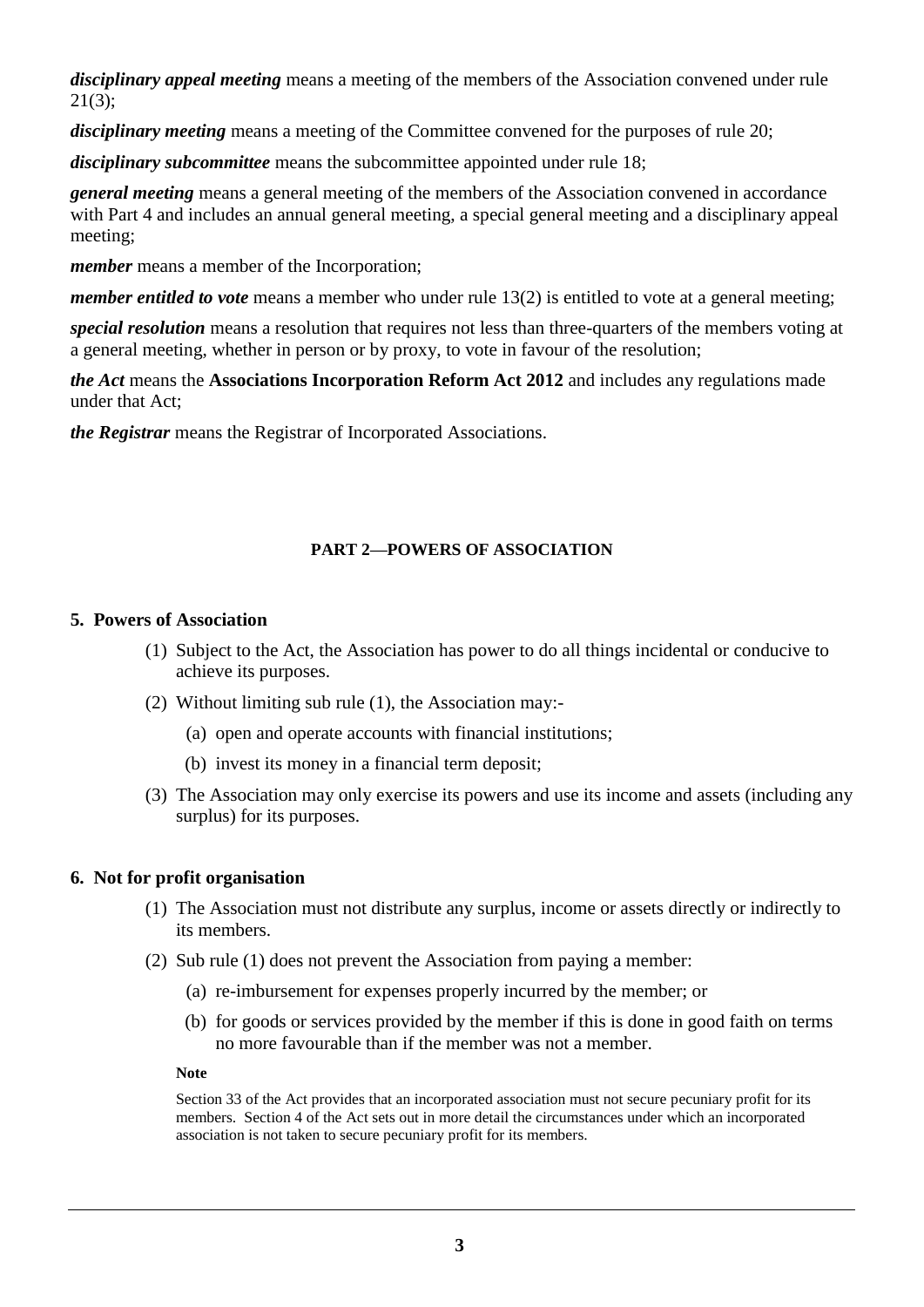### **PART 3—MEMBERS, DISCIPLINARY PROCEDURES AND GRIEVANCES**

# **Division 1—Membership**

# **7. Minimum number of members**

The Association must have at least 50 members.

# **8. Who is eligible to be a member**

Any person who supports the purposes of the Association is eligible for membership.

# **9. Application for membership**

To apply to become a member of the Association, a person must:-

- a) Complete and submit a registration form via the method stipulated by the club at the time;
- b) Settle in full the prescribed registration fee upon registration, or prior to the commencement of competition season if an instalment payment arrangement has been prior arranged and authorised (in writing or via email) by the Treasurer of the club upon registration.

# **10. Consideration of application**

- (1) Two weeks prior to the commencement of the new season, the Committee will decide by resolution whether to accept or reject an application. Accepted registrations will be posted to the website in the form of "Team Lists".
- (2) If the Committee rejects the application, it must return any money accompanying the registration to the applicant less Sporting Pulse administration fees already deducted and \$30 club administration fee. The Committee must also provide reason for rejecting the registration.

# **11. Season registration fee**

- (1) At each annual general meeting, the Committee must determine the amount of the season registration fee for the following financial year.
- (2) Life members of the club (as listed on the Honour Board on the website) are exempt from paying the season registration fee. Their offspring are also exempt from fees.
- (3) Discounts are applied to the Committee member's registration fee for themselves and their offspring as follows, but only after one full season of service:-
	- 60% discount to President, Vice President, Treasurer, Secretary, Boys Administrator, and Girls Administrator.
	- 50% discount to Uniform Co-ordinator and Coaches Co-ordinator
	- 40% discount to Boys Under 8/9/10 Co-ordinator, Boys Under 12 Co-ordinator, Boys Under 14 Co-ordinator, Boys Under 16/18/20 Co-ordinator, Girls Under 8/9/10/12 Co-ordinator and Girls Under 14/16/18/20/23 Co-ordinator.
	- 30 % discount to General Committee Members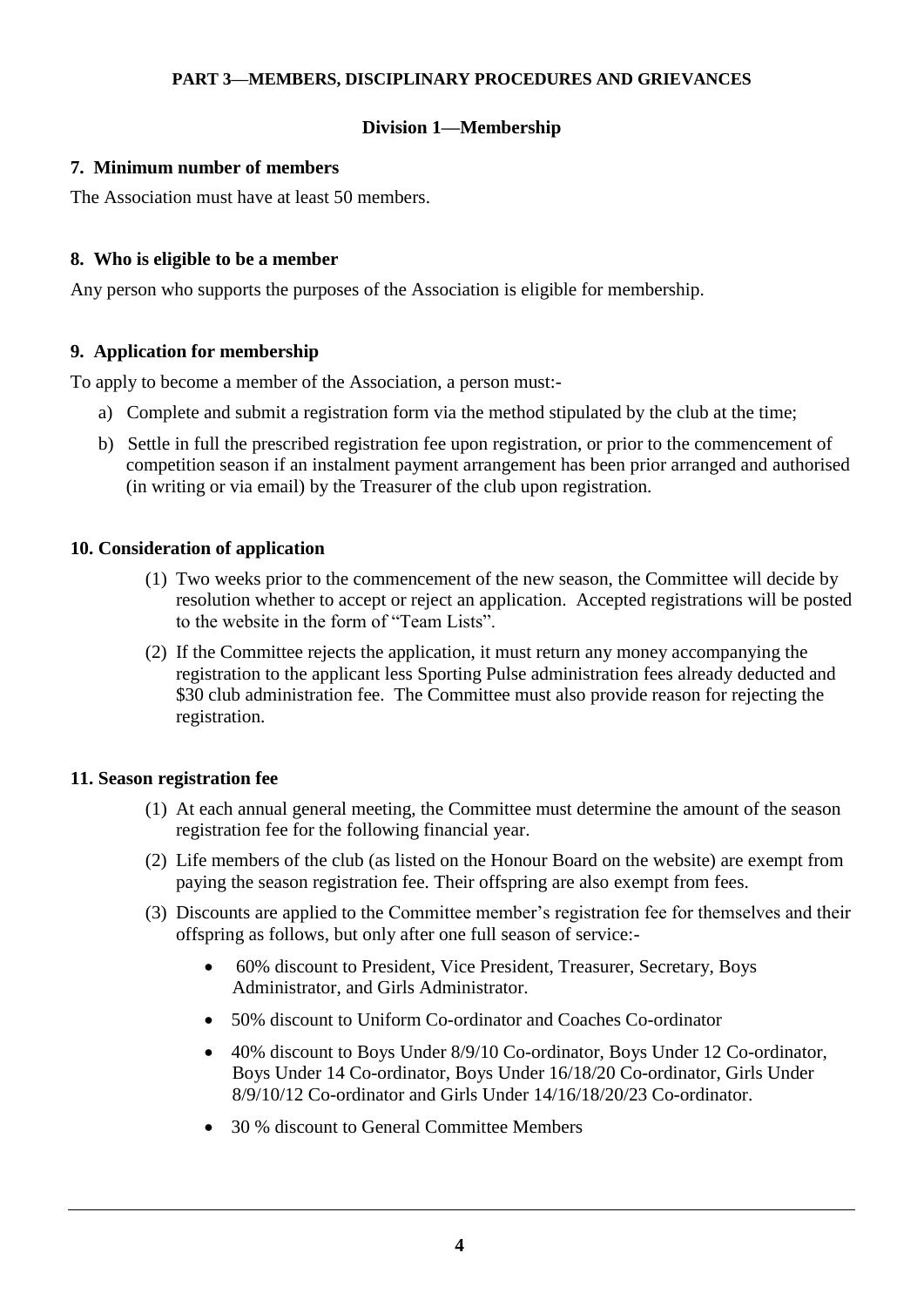- (4) Sibling discount applies for registration within the same season, for direct siblings. Sibling discount amount to be confirmed by the Committee at the annual general meeting.
- (5) Discount applies to Under 18, Under 20 and Under 23 players who do not have club organised training sessions.

### **12. Associate members**

- (1) Associate members of the Association include:
	- (a) any members over the age of 7 years; and
	- (b) any other category of member as determined by special resolution at a general meeting.
- (2) An associate member must not vote but may have other rights as determined by the Committee or by resolution at a general meeting.

### **13. Rights not transferable**

The rights of a member are not transferable and end when membership ceases.

### **14. Ceasing membership**

- (1) The membership of a person ceases at the end of each season, upon resignation, expulsion or death.
- (2) If a person ceases to be a member of the Association within a season and prior to the end of the season, the Treasurer must document the date the person ceased to be a member within the bookkeeping records and within Sporting Pulse.

# **15. Resigning as a member**

- (1) A member may resign by notice in writing issued to the Committee. Email correspondence is accepted.
- (2) A member is taken to have resigned if the member's prescribed season registration is not paid in full prior to the commencement of the season competition.

# **16. Register of members**

The Committee must keep and maintain a register of its members that includes each current member's:-

- (1) Full name;
- (2) Birth date;
- (3) Address;
- (4) Name and address or both parents
- (5) Date of registration;
- (6) Status of registration fee.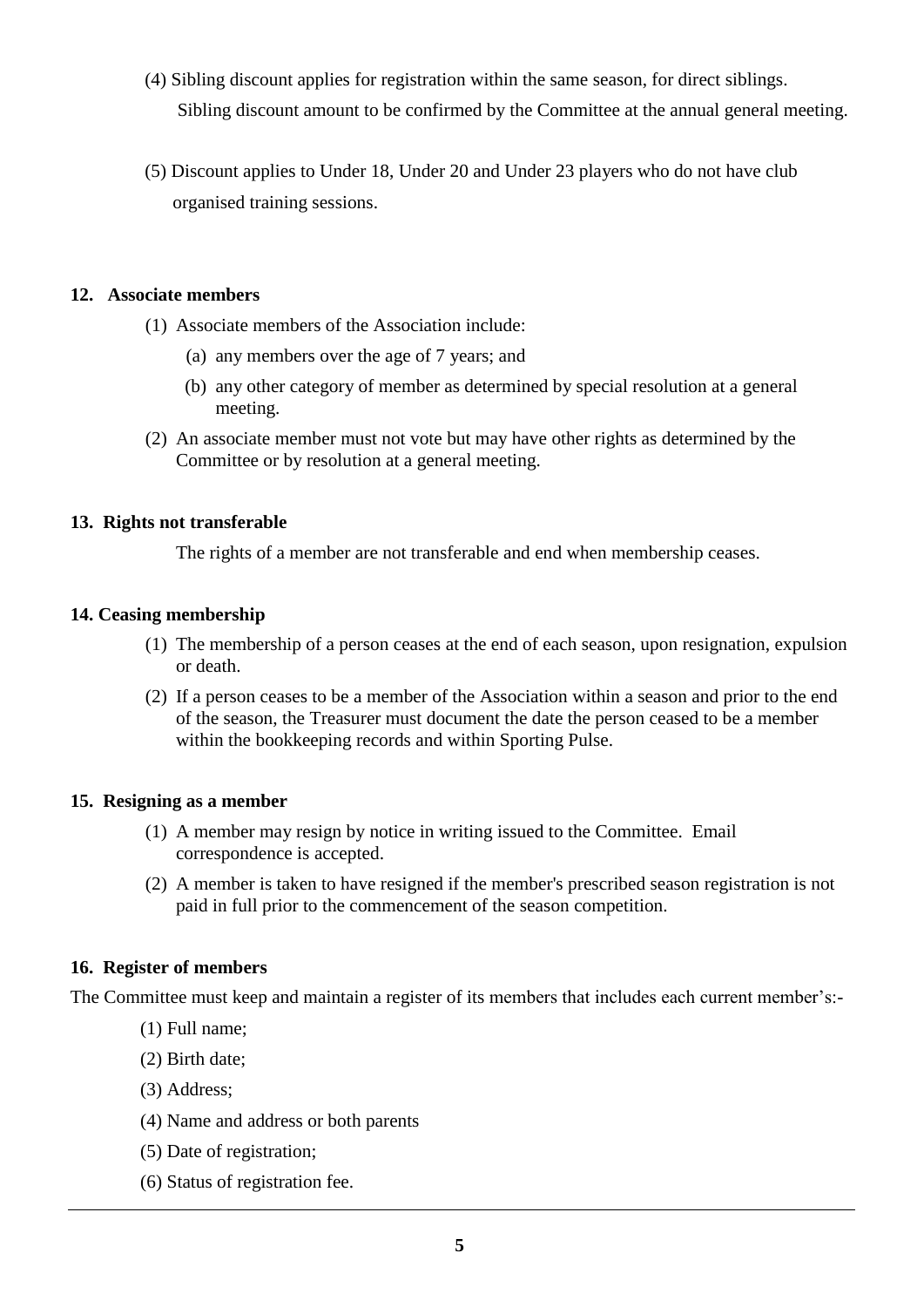The Register of members may be limited to entry within the Sporting Pulse website.

# **Note**

Under section 59 of the Act, access to the personal information of a person recorded in the register of members may be restricted in certain circumstances. Section 58 of the Act provides that it is an offence to make improper use of information about a person obtained from the Register of Members.

# **Division 2—Disciplinary action**

# **17. Grounds for taking disciplinary action**

The Committee may take disciplinary action against a member in accordance with this Division if it is determined that the member—

- (a) has failed to comply with these Rules; or
- (b) refuses to support the purposes of the Association; or
- (c) has engaged in conduct prejudicial to the Association.

# **18. Disciplinary subcommittee**

- If the Committee is satisfied that there are sufficient grounds for taking disciplinary action against a member, the Committee must appoint a disciplinary subcommittee to hear the matter and determine what action, if any, to take against the member.
- The members of the disciplinary sub-committee:-

(a) may be Committee members, members of the Association or anyone else; but

(b) must not be biased against, or in favour of, the member concerned.

# **19. Notice to member**

- (1) Before disciplinary action is taken against a member, the Secretary must give written notice to the member:-
	- (a) stating that the Association proposes to take disciplinary action against the member; and
	- (b) stating the grounds for the proposed disciplinary action; and
	- (c) specifying the date, place and time of the meeting at which the disciplinary subcommittee intends to consider the disciplinary action (the *disciplinary meeting*); and
	- (d) advising the member that he or she may do one or both of the following:-
		- (i) attend the disciplinary meeting and address the disciplinary subcommittee at that meeting;
		- (ii) give a written statement to the disciplinary subcommittee at any time before the disciplinary meeting; and
	- (e) setting out the member's appeal rights under rule 21.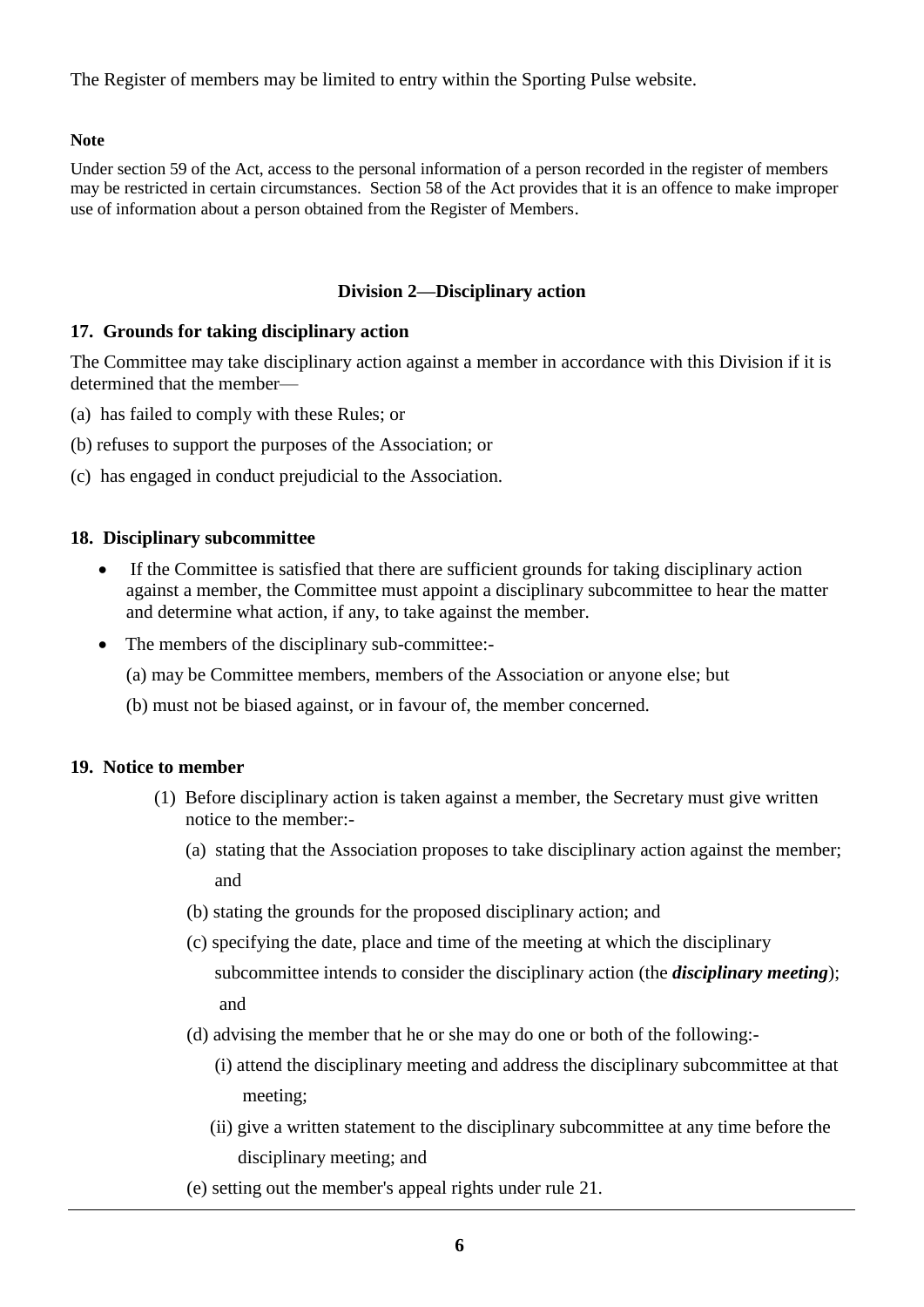(2) The notice must be given no earlier than 28 days, and no later than 14 days, before the disciplinary meeting is held.

### **20. Decision of subcommittee**

- (1) At the disciplinary meeting, the disciplinary subcommittee must—
	- (a) give the member an opportunity to be heard; and
	- (b) consider any written statement submitted by the member.
- (2) After complying with sub rule (1), the disciplinary subcommittee may—
	- (a) take no further action against the member; or
	- (b) subject to sub rule (3)—
		- (i) reprimand the member; or
		- (ii) suspend the membership rights of the member for a specified period; or
		- (iii) expel the member from the Association.
- (3) The disciplinary subcommittee may not fine the member.
- (4) The suspension of membership rights or the expulsion of a member by the disciplinary subcommittee under this rule takes effect immediately after the vote is passed.

### **21. Appeal rights**

- (1) A person whose membership rights have been suspended or who has been expelled from the Association under rule 20 may give notice to the effect that he or she wishes to appeal against the suspension or expulsion.
- (2) The notice must be in writing and given—
	- (a) to the disciplinary subcommittee immediately after the vote to suspend or expel the person is taken; or
	- (b) to the Secretary not later than 48 hours after the vote.
- (3) If a person has given notice under sub rule (2), a disciplinary appeal meeting must be convened by the Committee as soon as practicable, but in any event not later than 21 days, after the notice is received.
- (4) Notice of the disciplinary appeal meeting must be given to each member of the Association who is entitled to vote as soon as practicable and must—
	- (a) specify the date, time and place of the meeting; and
	- (b) state—
		- (i) the name of the person against whom the disciplinary action has been taken; and
		- (ii) the grounds for taking that action; and
		- (iii) that at the disciplinary appeal meeting the members present must vote on whether the decision to suspend or expel the person should be upheld or revoked.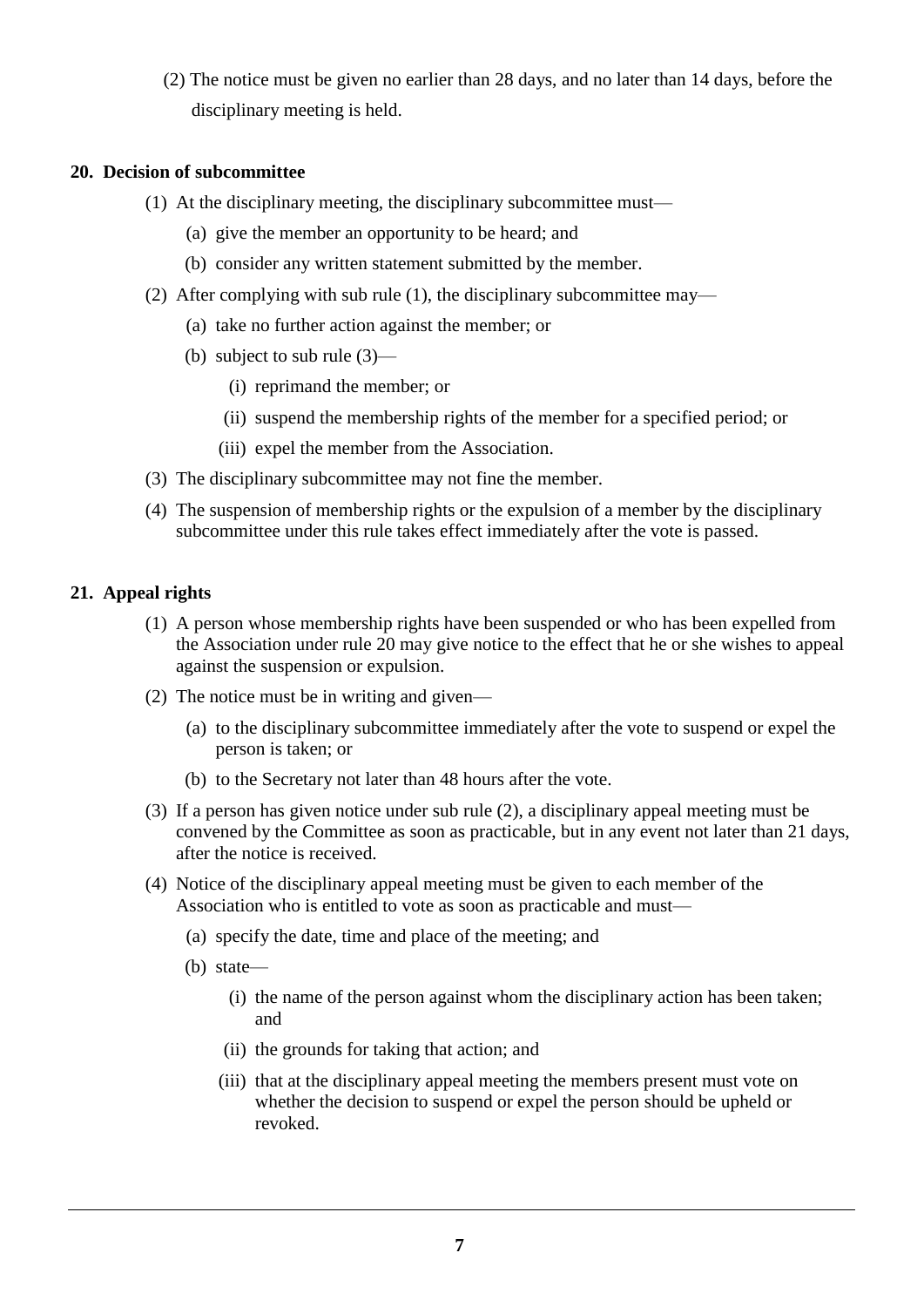### **22. Conduct of disciplinary appeal meeting**

- (1) At a disciplinary appeal meeting—
	- (a) no business other than the question of the appeal may be conducted; and
	- (b) the Committee must state the grounds for suspending or expelling the member and the reasons for taking that action; and
	- (c) the person whose membership has been suspended or who has been expelled must be given an opportunity to be heard.
- (2) After complying with sub rule (1), the members present and entitled to vote at the meeting must vote by secret ballot on the question of whether the decision to suspend or expel the person should be upheld or revoked.
- (3) A member may not vote by proxy at the meeting.
- (4) The decision is upheld if not less than three quarters of the members voting at the meeting vote in favour of the decision.

#### **Division 3—Grievance procedure**

#### **23. Application**

- (1) The grievance procedure set out in this Division applies to disputes under these Rules between:-
	- (a) a member and another member;
	- (b) a member and the Committee;
- (2) A member must not initiate a grievance procedure in relation to a matter that is the subject of a disciplinary procedure until the disciplinary procedure has been completed.

#### **24. Parties must attempt to resolve the dispute**

The parties to a dispute must attempt to resolve the dispute between themselves within 14 days of the dispute coming to the attention of each party.

#### **25. Appointment of mediator**

- (1) If the parties to a dispute are unable to resolve the dispute between themselves within the time required by rule 24, the parties must within 10 days—
	- (a) notify the Committee of the dispute; and
	- (b) agree to or request the appointment of a mediator; and
	- (c) attempt in good faith to settle the dispute by mediation.
- (2) The mediator must be—
	- (a) a person chosen by agreement between the parties; or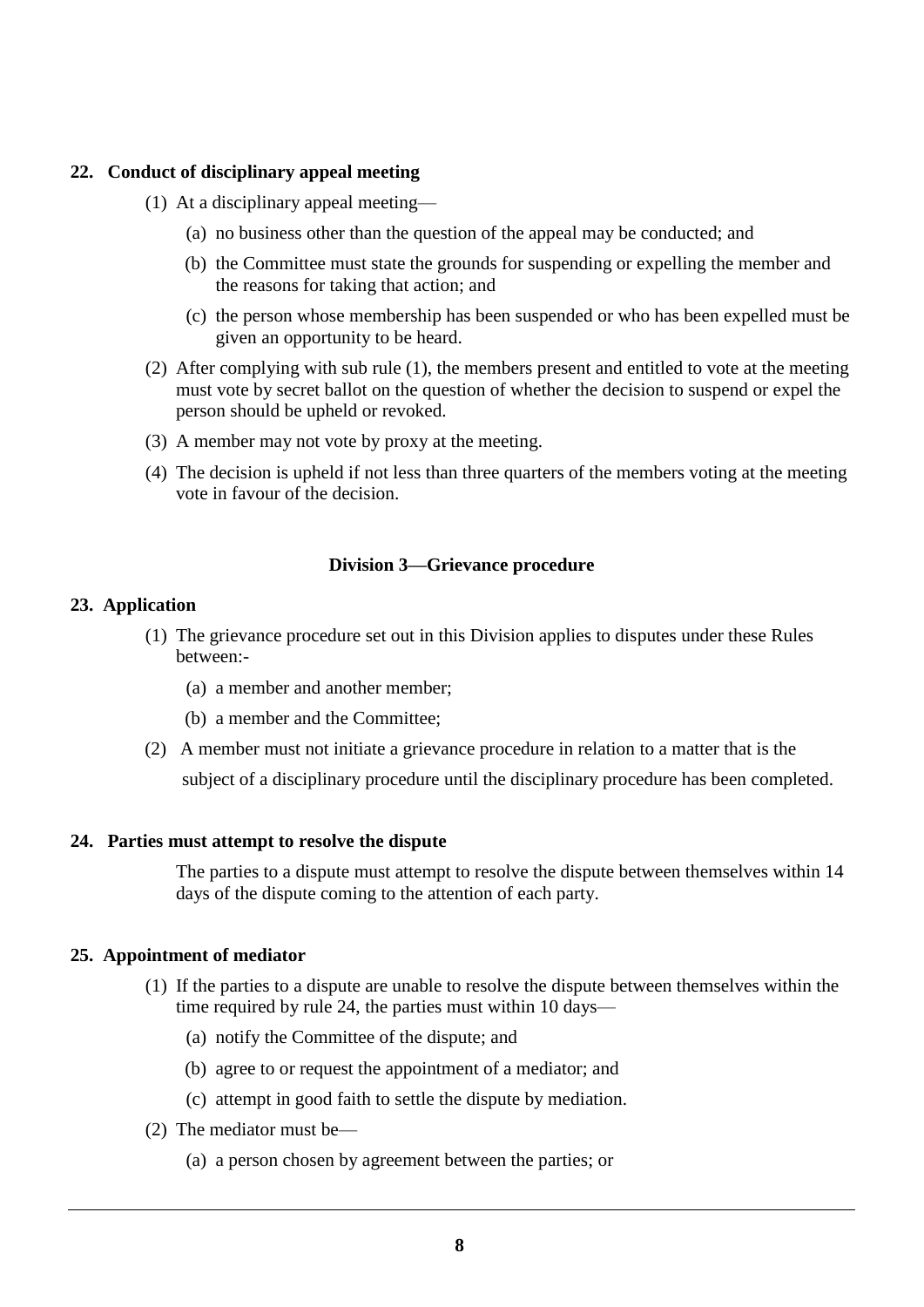- (b) in the absence of agreement—
	- (i) if the dispute is between a member and another member—a person appointed by the Committee; or
	- (ii) if the dispute is between a member and the Committee or the Association a person appointed or employed by the Dispute Settlement Centre of Victoria.
- (3) A mediator appointed by the Committee may be a member or former member of the Association but in any case must not be a person who—
	- (a) has a personal interest in the dispute; or
	- (b) is biased in favour of or against any party.

#### **26. Mediation process**

- (1) The mediator to the dispute, in conducting the mediation, must—
	- (a) give each party every opportunity to be heard; and
	- (b) allow due consideration by all parties of any written statement submitted by any party; and
	- (c) ensure that natural justice is accorded to the parties throughout the mediation process.
- (2) The mediator must not determine the dispute.

#### **27. Failure to resolve dispute by mediation**

If the mediation process does not resolve the dispute, the parties may seek to resolve the dispute in accordance with the Act or otherwise at law.

#### **PART 4—GENERAL MEETINGS OF THE ASSOCIATION**

#### **28. Annual general meetings**

- (1) The Committee must convene an annual general meeting of the Association to be held within 2 months after the end of each financial year.
- (2) The Committee may determine the date, time and place of the annual general meeting.
- (3) The ordinary business of the annual general meeting is as follows—
	- (a) to confirm the minutes of the previous annual general meeting and of any special general meeting held since then;
	- (b) to receive and consider—
		- (i) the annual report of the Committee on the activities of the Association during the preceding financial year; and
		- (ii) the financial statements of the Association for the preceding financial year submitted by the Committee in accordance with Part 7 of the Act;
	- (c) to elect the members of the Committee;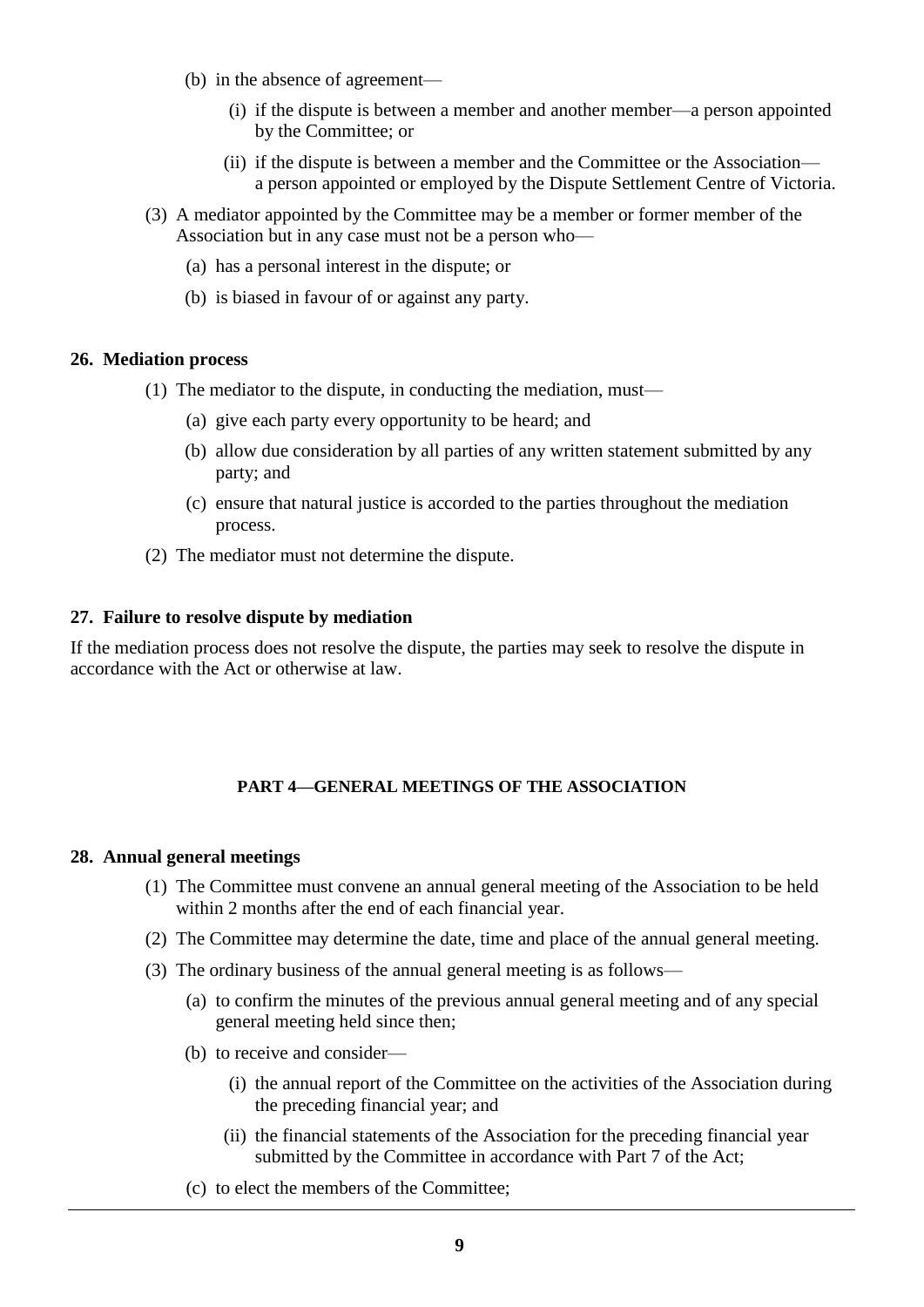- (d) to confirm or vary the amounts (if any) of the annual subscription and joining fee.
- (4) The annual general meeting may also conduct any other business of which notice has been given in accordance with these Rules.

### **29. Special general meetings**

- (1) Any general meeting of the Association, other than an annual general meeting or a disciplinary appeal meeting, is a special general meeting.
- (2) The Committee may convene a special general meeting whenever it thinks fit.
- (3) No business other than that set out in the notice under rule 31 may be conducted at the meeting.

**Note** General business may be considered at the meeting if it is included as an item for consideration in the notice under rule 31 and the majority of members at the meeting agree.

#### **30. Special general meeting held at request of members**

- (1) The Committee must convene a special general meeting if a request to do so is made in accordance with sub rule (2) by at least 10% of the total number of members.
- (2) A request for a special general meeting must—
	- (a) be in writing; and
	- (b) state the business to be considered at the meeting and any resolutions to be proposed; and
	- (c) include the names and signatures of the members requesting the meeting; and
	- (d) be given to the Secretary.
- (3) If the Committee does not convene a special general meeting within one month after the date on which the request is made, the members making the request (or any of them) may convene the special general meeting.
- (4) A special general meeting convened by members under sub rule (3):-
	- (a) must be held within 3 months after the date on which the original request was made; and
	- (b) may only consider the business stated in that request.
- (5) The Association must reimburse all reasonable expenses incurred by the members convening a special general meeting under sub rule (3).

### **31. Notice of general meetings**

- (1) The Secretary (or, in the case of a special general meeting convened under rule 30(3), the members convening the meeting) must give to each member of the Association ;-
	- (a) at least 21 days' notice of a general meeting if a special resolution is to be proposed at the meeting; or
	- (b) at least 14 days' notice of a general meeting in any other case.
- (2) The notice must—
	- (a) specify the date, time and place of the meeting; and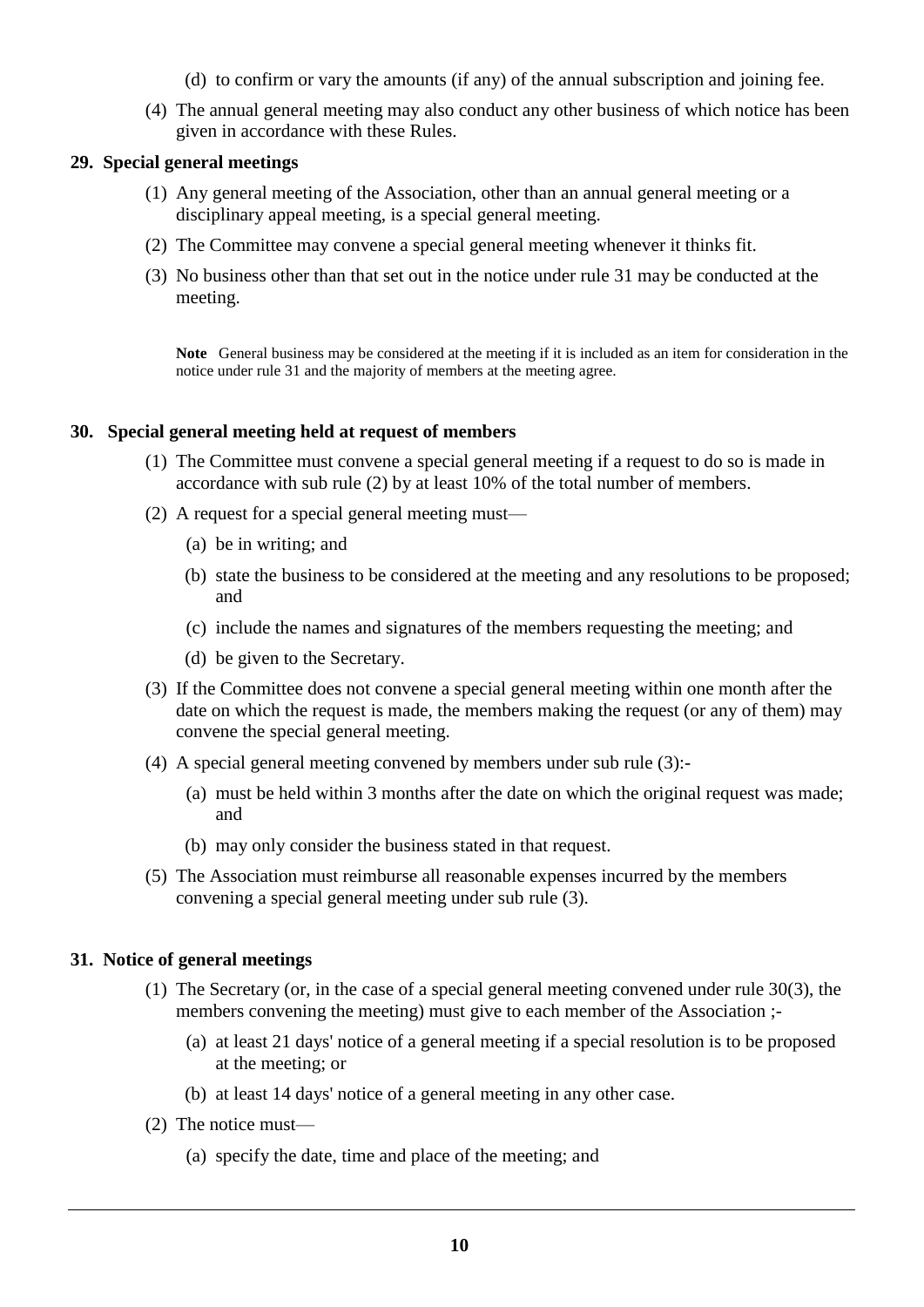- (b) indicate the general nature of each item of business to be considered at the meeting; and
- (c) if a special resolution is to be proposed—
	- (i) state in full the proposed resolution; and
	- (ii) state the intention to propose the resolution as a special resolution; and
- (d) comply with rule 32(5).
- (3) This rule does not apply to a disciplinary appeal meeting.

**Note** Rule 21(4) sets out the requirements for notice of a disciplinary appeal meeting.

### **32. Proxies**

- (1) A member may appoint another member as his or her proxy to vote and speak on his or her behalf at a general meeting other than at a disciplinary appeal meeting.
- (2) The appointment of a proxy must be in writing and signed by the member making the appointment.
- (3) The member appointing the proxy may give specific directions as to how the proxy is to vote on his or her behalf, otherwise the proxy may vote on behalf of the member in any matter as he or she sees fit.
- (4) If the Committee has approved a form for the appointment of a proxy, the member may use any other form that clearly identifies the person appointed as the member's proxy and that has been signed by the member.
- (5) Notice of a general meeting given to a member under rule 31 must:-
	- (a) state that the member may appoint another member as a proxy for the meeting; and
	- (b) include a copy of any form that the Committee has approved for the appointment of a proxy.
- (6) A form appointing a proxy must be given to the Chairperson of the meeting before or at the commencement of the meeting.
- (7) A form appointing a proxy sent by post or electronically is of no effect unless it is received by the Association no later than 24 hours before the commencement of the meeting.

# **33. Use of technology**

- (1) A member not physically present at a general meeting may be permitted to participate in the meeting by the use of technology that allows that member and the members present at the meeting to clearly and simultaneously communicate with each other.
- (2) For the purposes of this Part, a member participating in a general meeting as permitted under subrule (1) is taken to be present at the meeting and, if the member votes at the meeting, is taken to have voted in person.

# **34. Quorum at general meetings**

(1) No business may be conducted at a general meeting unless a quorum of members is present.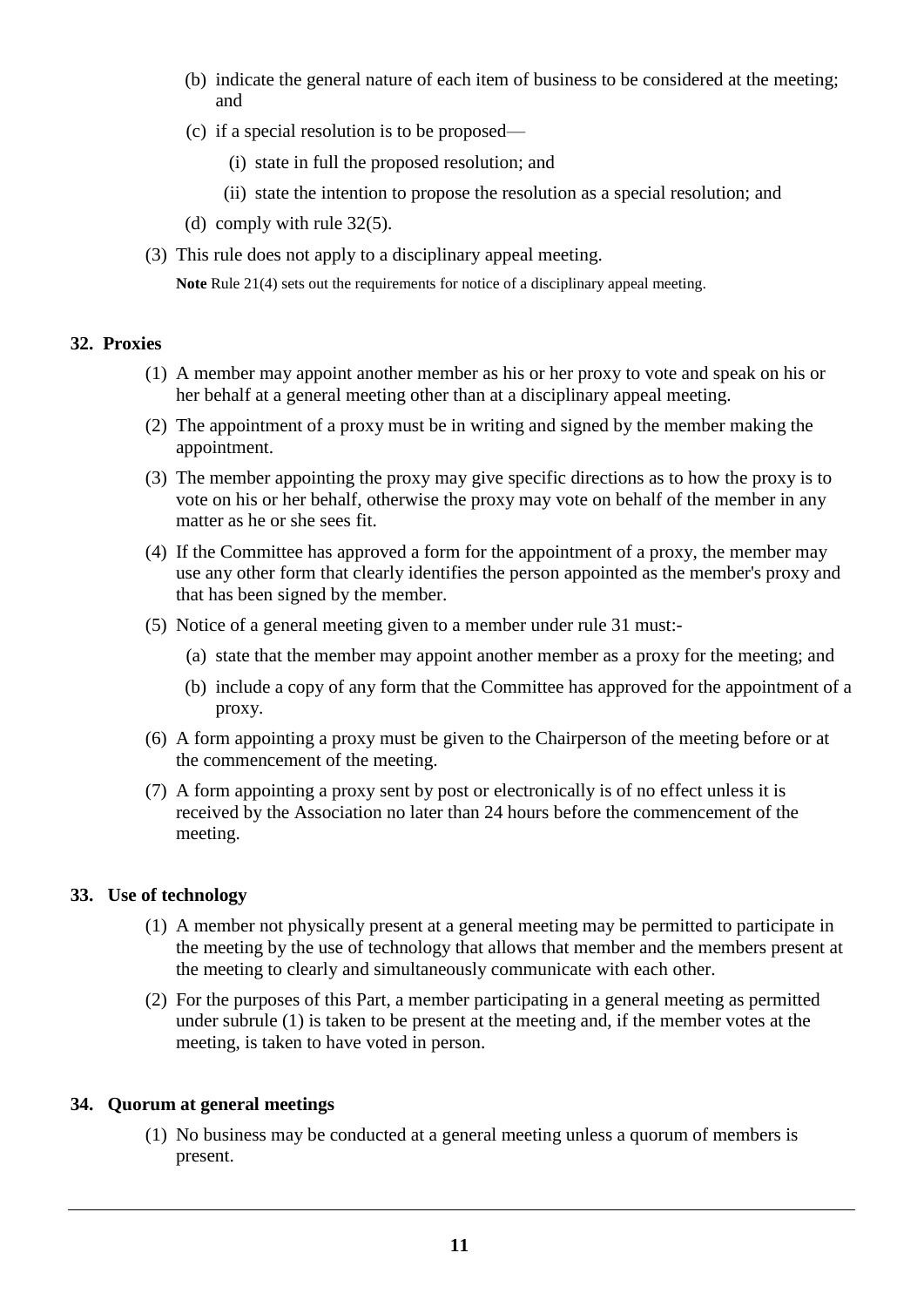- (2) The quorum for a general meeting is the presence (physically, by proxy or as allowed under rule 33) of 10 members entitled to vote.
- (3) If a quorum is not present within 30 minutes after the notified commencement time of a general meeting—
	- (a) in the case of a meeting convened by, or at the request of, members under rule 30, the meeting must be dissolved;

**Note** If a meeting convened by, or at the request of, members is dissolved under this sub rule, the business that was to have been considered at the meeting is taken to have been dealt with. If members wish to have the business reconsidered at another special meeting, the members must make a new request under rule 30.

- (b) in any other case—
	- (i) the meeting must be adjourned to a date not more than 21 days after the adjournment; and
	- (ii) notice of the date, time and place to which the meeting is adjourned must be given at the meeting and confirmed by written notice given to all members as soon as practicable after the meeting.
- (4) If a quorum is not present within 30 minutes after the time to which a general meeting has been adjourned under sub rule (3)(b), the members present at the meeting (if not fewer than 3) may proceed with the business of the meeting as if a quorum were present.

#### **35. Adjournment of general meeting**

- (1) The Chairperson of a general meeting at which a quorum is present may, with the consent of a majority of members present at the meeting, adjourn the meeting to another time at the same place or at another place.
- (2) Without limiting sub rule (1), a meeting may be adjourned—
	- (a) if there is insufficient time to deal with the business at hand; or
	- (b) to give the members more time to consider an item of business.

**Example** The members may wish to have more time to examine the financial statements submitted by the Committee at an annual general meeting.

- (3) No business may be conducted on the resumption of an adjourned meeting other than the business that remained unfinished when the meeting was adjourned.
- (4) Notice of the adjournment of a meeting under this rule is not required unless the meeting is adjourned for 14 days or more, in which case notice of the meeting must be given in accordance with rule 31.

#### **36. Voting at general meeting**

- (1) On any question arising at a general meeting—
	- (a) subject to sub rule (3), each member who is entitled to vote has one vote; and
	- (b) members may vote personally or by proxy; and
	- (c) except in the case of a special resolution, the question must be decided on a majority of votes.
- (2) If votes are divided equally on a question, the Chairperson of the meeting has a second or casting vote.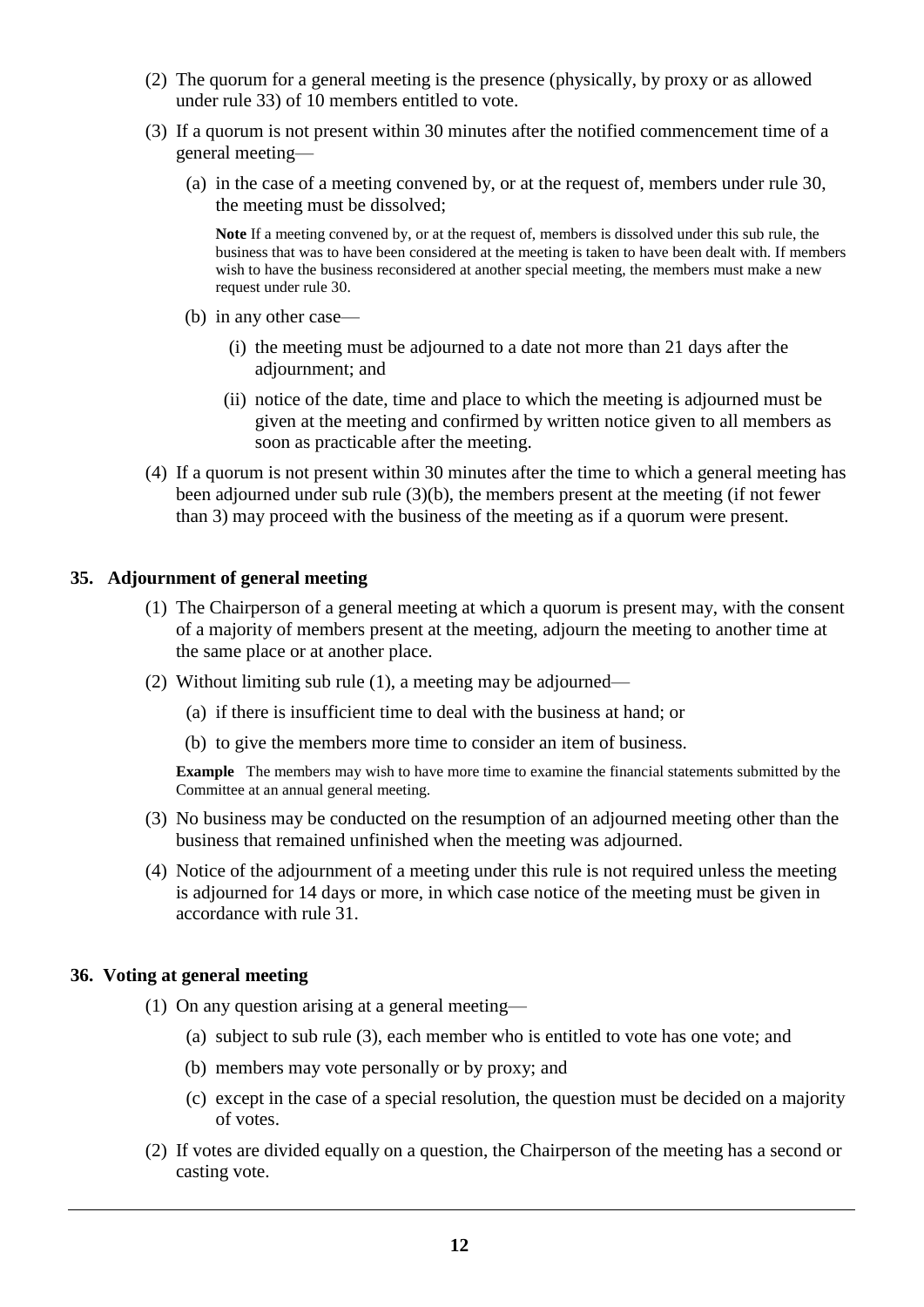- (3) If the question is whether or not to confirm the minutes of a previous meeting, only members who were present at that meeting may vote.
- (4) This rule does not apply to a vote at a disciplinary appeal meeting conducted under rule 24.

#### **37. Special resolutions**

A special resolution is passed if not less than three quarters of the members voting at a general meeting (whether in person or by proxy) vote in favour of the resolution.

**Note**

In addition to certain matters specified in the Act, a special resolution is required—

- (a) to remove a committee member from office ;
- (b) to alter these Rules, including changing the name or any of the purposes of the Association.

#### **38. Determining whether resolution carried**

- (1) Subject to subsection (2), the Chairperson of a general meeting may, on the basis of a show of hands, declare that a resolution has been—
	- (a) carried; or
	- (b) carried unanimously; or
	- (c) carried by a particular majority; or
	- (d) lost—

and an entry to that effect in the minutes of the meeting is conclusive proof of that fact.

- (2) If a poll (where votes are cast in writing) is demanded by three or more members on any question—
	- (a) the poll must be taken at the meeting in the manner determined by the Chairperson of the meeting; and
	- (b) the Chairperson must declare the result of the resolution on the basis of the poll.
- (3) A poll demanded on the election of the Chairperson or on a question of an adjournment must be taken immediately.
- (4) A poll demanded on any other question must be taken before the close of the meeting at a time determined by the Chairperson.

#### **39. Minutes of general meeting**

- (1) The Committee must ensure that minutes are taken and kept of each general meeting.
- (2) The minutes must record the business considered at the meeting, any resolution on which a vote is taken and the result of the vote.
- (3) In addition, the minutes of each annual general meeting must include—
	- (a) the names of the members attending the meeting; and
	- (b) proxy forms given to the Chairperson of the meeting under rule 32(6); and
	- (c) the financial statements submitted to the members in accordance with rule  $28(3)(b)(ii)$ ; and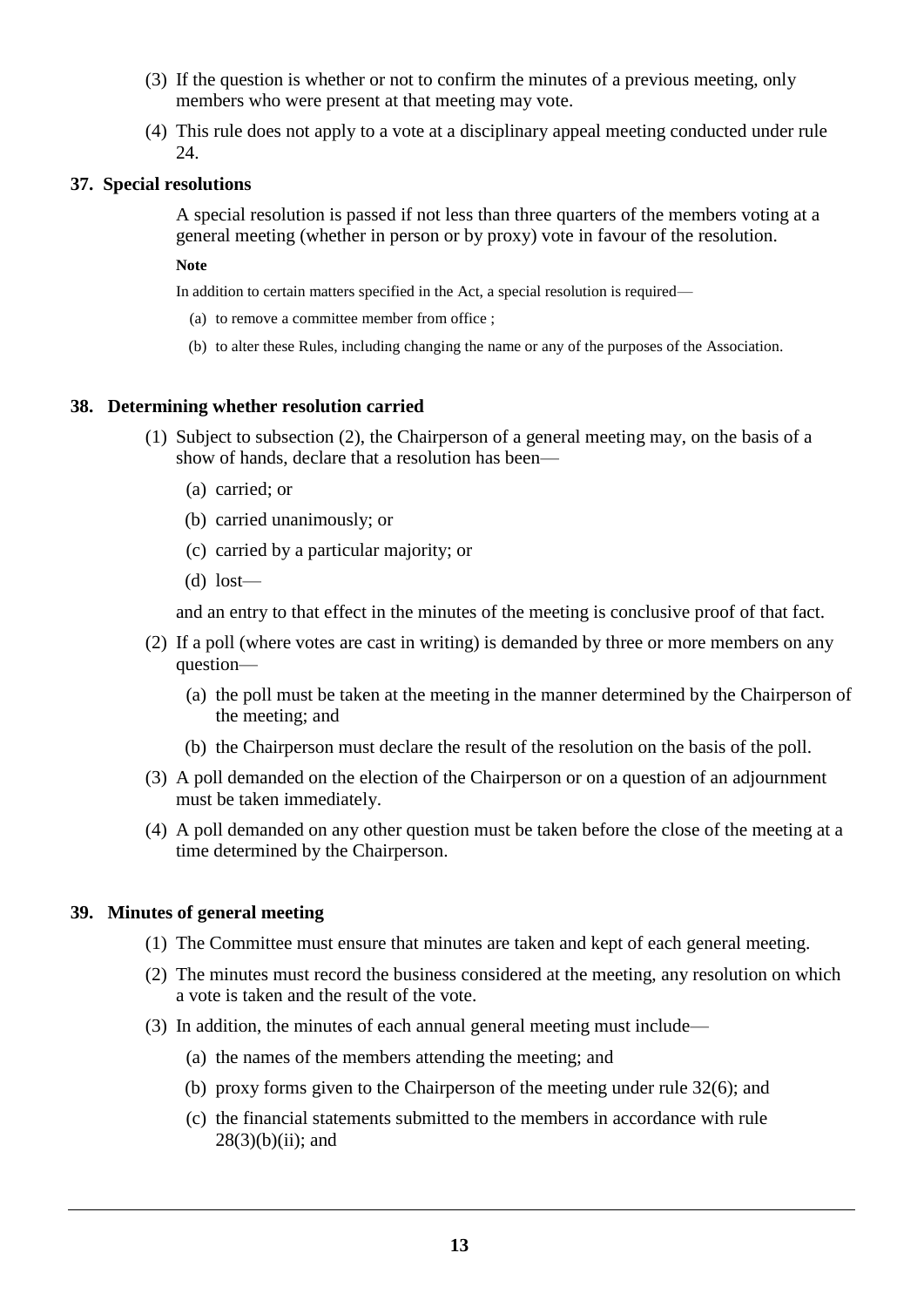- (d) the certificate signed by two committee members certifying that the financial statements give a true and fair view of the financial position and performance of the Association; and
- (e) any audited accounts and auditor's report or report of a review accompanying the financial statements that are required under the Act.

#### **PART 5—COMMITTEE**

#### **Division 1—Powers of Committee**

#### **40. Role and powers**

- (1) The business of the Association must be managed by or under the direction of a Committee.
- (2) The Committee may exercise all the powers of the Association except those powers that these Rules or the Act require to be exercised by general meetings of the members of the Association.
- (3) The Committee may—
	- (a) appoint and remove staff;
	- (b) establish subcommittees consisting of members with terms of reference it considers appropriate.

#### **41. Delegation**

- (1) The Committee may delegate to a member of the Committee, a subcommittee or staff, any of its powers and functions other than—
	- (a) this power of delegation; or
	- (b) a duty imposed on the Committee by the Act or any other law.
- (2) The delegation must be in writing and may be subject to the conditions and limitations the Committee considers appropriate.
- (3) The Committee may, in writing, revoke a delegation wholly or in part.

#### **Division 2—Composition of Committee and duties of members**

#### **42. Composition of Committee**

The Committee consists of—

- (a) a President Executive Committee Member;
- (b) a Vice-President Executive Committee Member;
- (c) a Secretary Executive Committee Member;
- (d) a Treasurer Executive Committee Member;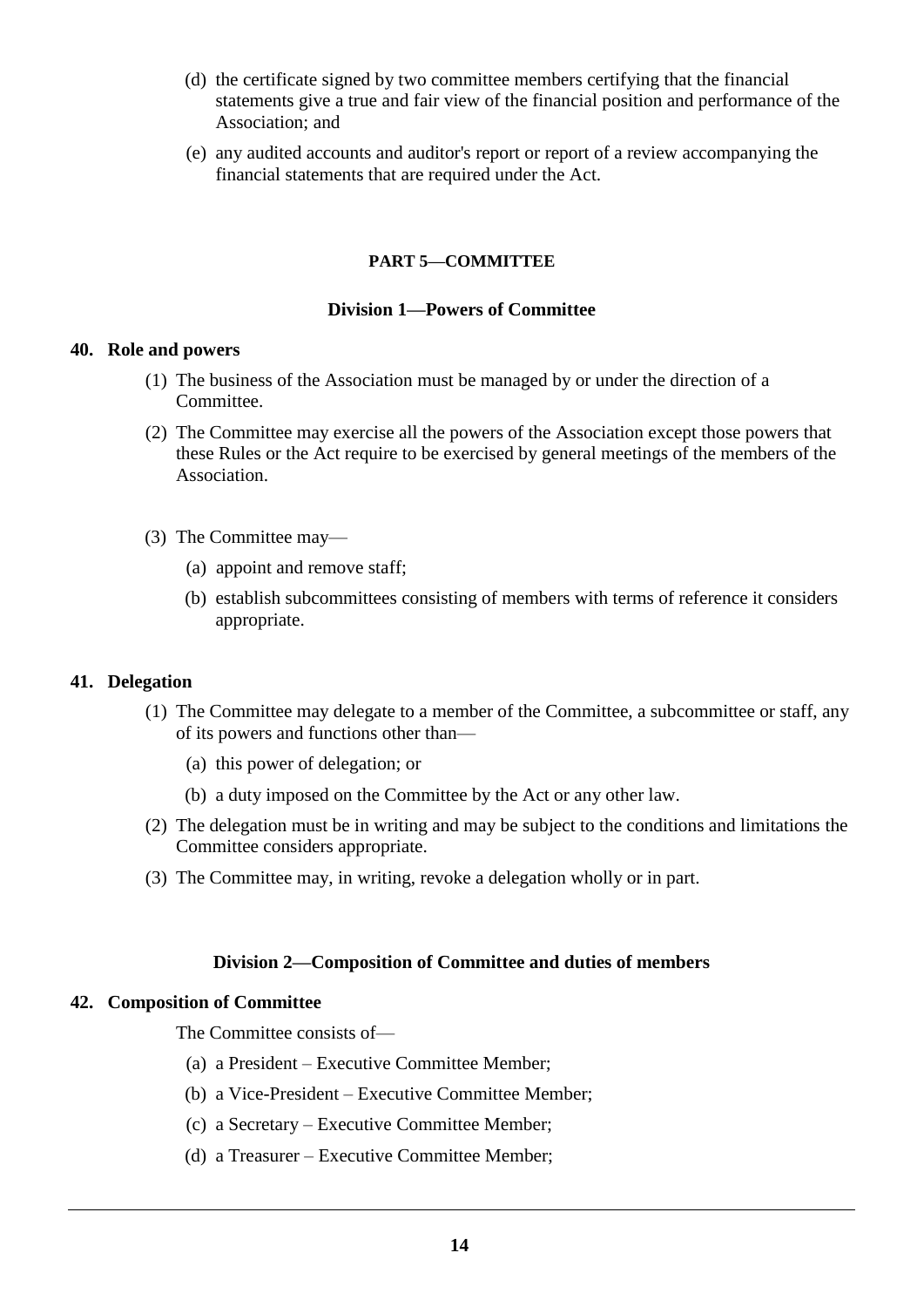- (e) a Boys Administrator;
- (f) a Girls Administrator;
- (g) a Coaches Co-Ordinator;
- (h) a Boys Under  $8/9/10$  Co-ordinator;
- (i) a Boys Under 12 Co-ordinator
- (j) a Boys Under 14 Co-ordinator
- (k) a Boys Under 16 / 18 / 20 Co-ordinator
- (l) a Girls Under 8 / 9 / 10 / 12 Co-ordinator;
- (m) a Girls Under 14/ 16 / 18 / 20 / 23 Co-ordinator;
- (n) a Uniform Co-ordinator;
- (k) General Committee members (if any) elected under rule 51, including Website, Sponsorship, Clash Top Co-ordination and Event and Fundraising members.

### **43. General Duties**

- (1) As soon as practicable after being elected or appointed to the Committee, each committee member must become familiar with these Rules and the Act.
- (2) The Committee is collectively responsible for ensuring that the Association complies with the Act and that individual members of the Committee comply with these Rules.
- (3) Committee members must exercise their powers and discharge their duties:-
	- (a) with reasonable care and diligence.
	- (b) in good faith in the best interests of the Association; and
	- (b) for a proper purpose.
- (5) Committee members and former committee members must not make improper use of:-
	- (a) their position; or
	- (b) information acquired by virtue of holding their position so as to gain an advantage for themselves or any other person or to cause detriment to the Association.

#### **Note**

See also Division 3 of Part 6 of the Act which sets out the general duties of the office holders of an incorporated association.

(6) In addition to any duties imposed by these Rules, a committee member must perform any other duties imposed from time to time by resolution at a general meeting.

# **44. President and Vice-President – Executive Committee Members**

- (1) Subject to sub rule (2), the President or, in the President's absence, the Vice-President is the Chairperson for any general meetings and for any committee meetings.
- (2) If the President and the Vice-President are both absent, or are unable to preside, the Chairperson of the meeting must be—
	- (a) in the case of a general meeting—a member elected by the other members present; or
	- (b) in the case of a committee meeting—a committee member elected by the other committee members present.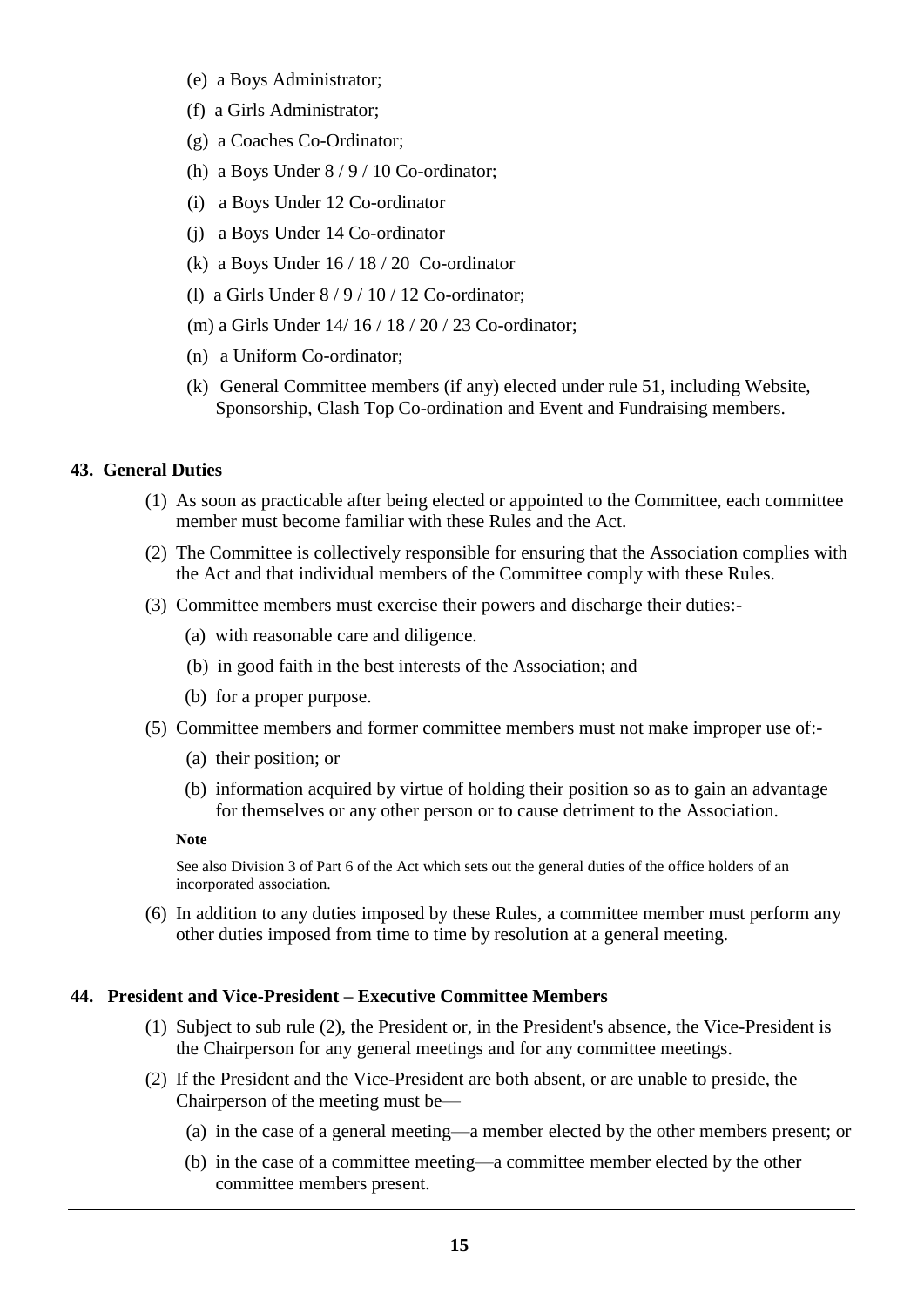#### **45. Secretary – Executive Committee Member**

(1) The Secretary must perform any duty or function required under the Act to be performed by the secretary of an incorporated association.

**Example** Under the Act, the secretary of an incorporated association is responsible for lodging documents of the association with the Registrar.

- (2) The Secretary must—
	- (a) keep custody of the common seal (if any) of the Association and, except for the financial records referred to in rule 68(3), all books, documents and securities of the Association in accordance with rules 70 and 73; and
	- (b) subject to the Act and these Rules, provide members with access to the register of members, the minutes of general meetings and other books and documents; and
	- (c) perform any other duty or function imposed on the Secretary by these Rules.
- (3) The Secretary must give to the Registrar notice of his or her appointment within 14 days after the appointment.

#### **46. Treasurer – Executive Committee Member**

- (1) The Treasurer must—
	- (a) maintain the register of members in accordance with rule 16; and
	- (b) receive all moneys paid to or received by the Association and issue receipts for those moneys in the name of the Association; and
	- (c) ensure that all moneys received are paid into the account of the Association within 5 working days after receipt; and
	- (d) make any payments authorised by the Committee or by a general meeting of the Association from the Association's funds; and
	- (e) ensure cheques are signed by at least 2 committee members.
- (2) The Treasurer must—
	- (a) ensure that the financial records of the Association are kept in accordance with the Act; and
	- (b) coordinate the preparation of the financial statements of the Association and their certification by the Committee prior to their submission to the annual general meeting of the Association.
- (3) The Treasurer must ensure that at least one other committee member has access to the accounts and financial records of the Association.

# **Division 3—Election of Committee members and tenure of office**

### **47. Who is eligible to be a Committee member**

A member is eligible to be elected or appointed as a committee member if the member—

- (a) is 18 years or over; and
- (b) is entitled to vote at a general meeting.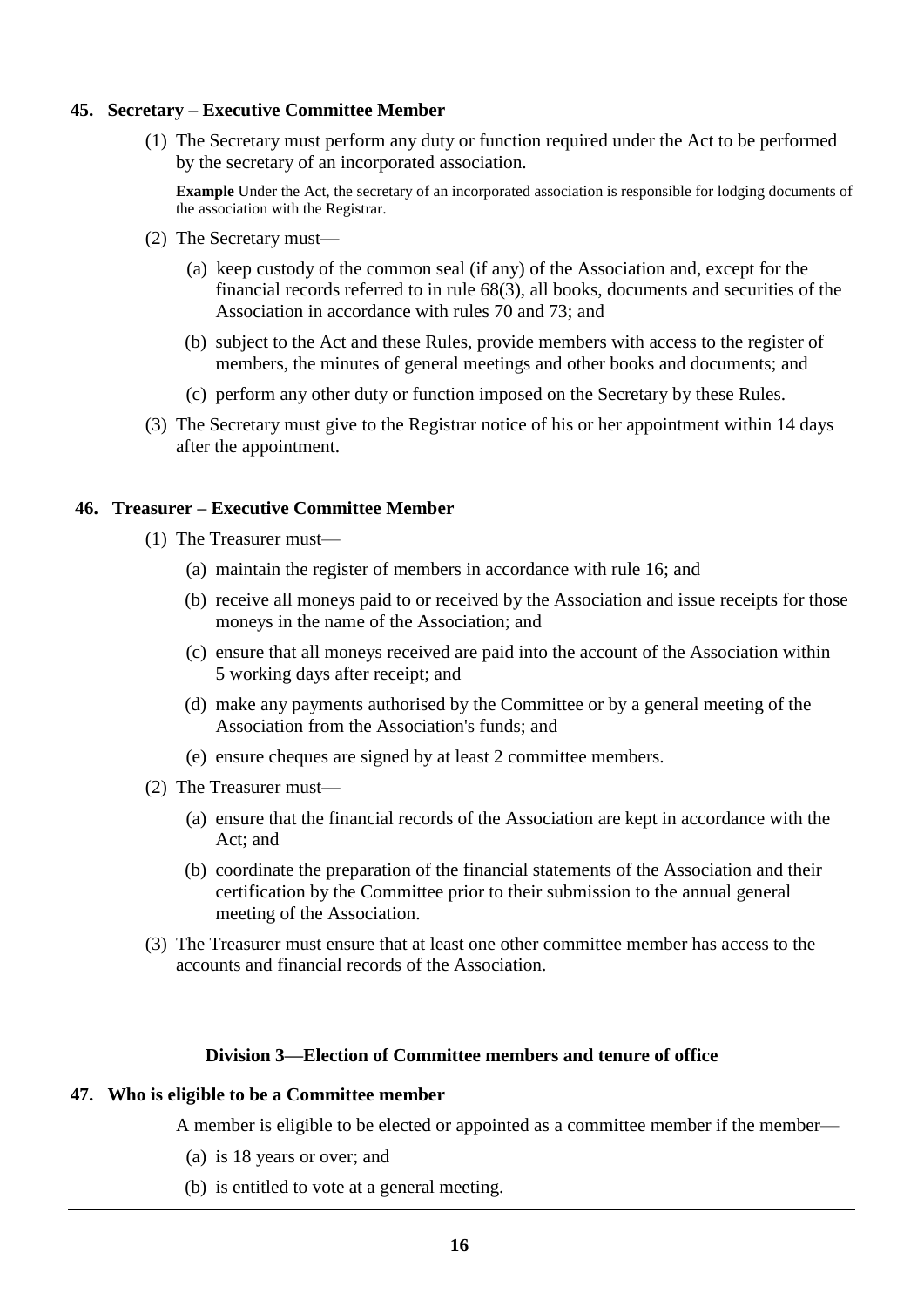### **48. Positions to be declared vacant**

- (1) This rule applies to—
	- (a) the first annual general meeting of the Association after its incorporation; or
	- (b) any subsequent annual general meeting of the Association, after the annual report and financial statements of the Association have been received.
- (2) The Chairperson of the meeting must declare all positions on the Committee vacant and hold elections for those positions in accordance with rules 49 to 52.

### **49. Nominations**

- (1) Prior to the election of each position, the Chairperson of the meeting must call for nominations to fill that position.
- (2) An eligible member of the Association may—
	- (a) nominate himself or herself; or
	- (b) with the member's consent, be nominated by another member.
- (3) A member who is nominated for a position and fails to be elected to that position may be nominated for any other position for which an election is yet to be held.

### **50. Election of Committee Members**

- (1) At the annual general meeting, separate elections must be held for each of the Committee Member positions
- (2) If only one member is nominated for the position, the Chairperson of the meeting must declare the member elected to the position.
- (3) If more than one member is nominated, a ballot must be held in accordance with rule 52.
- (4) On his or her election, the new President may take over as Chairperson of the meeting.

# **51. Election of General Committee Members**

- (1) The annual general meeting must by resolution decide the number of ordinary members of the Committee (if any) it wishes to hold office for the next year.
- (2) A single election may be held to fill all of those positions.
- (3) If the number of members nominated for the position of ordinary committee member is less than or equal to the number to be elected, the Chairperson of the meeting must declare each of those members to be elected to the position.
- (4) If the number of members nominated exceeds the number to be elected, a ballot must be held in accordance with rule 52.

#### **52. Ballot**

(1) If a ballot is required for the election for a position, the Chairperson of the meeting must appoint a member to act as returning officer to conduct the ballot.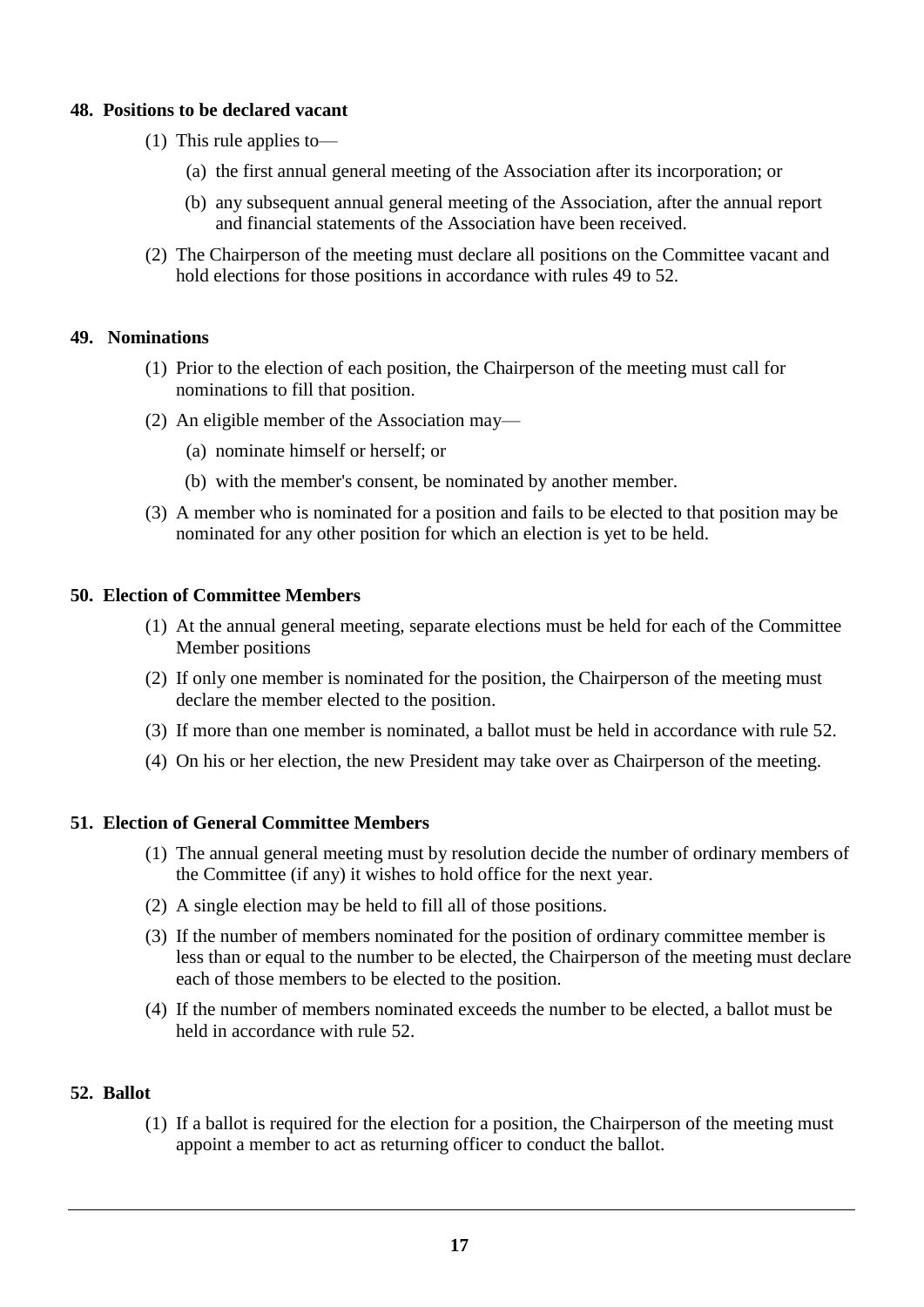- (2) The returning officer must not be a member nominated for the position.
- (3) Before the ballot is taken, each candidate may make a short speech in support of his or her election.
- (4) The election must be by secret ballot.
- (5) The returning officer must give a blank piece of paper to—
	- (a) each member present in person; and
	- (b) each proxy appointed by a member.

**Example** If a member has been appointed the proxy of 5 other members, the member must be given 6 ballot papers—one for the member and one each for the other members.

- (6) If the ballot is for a single position, the voter must write on the ballot paper the name of the candidate for whom they wish to vote.
- (7) If the ballot is for more than one position—
	- (a) the voter must write on the ballot paper the name of each candidate for whom they wish to vote;
	- (b) the voter must not write the names of more candidates than the number to be elected.
- (8) Ballot papers that do not comply with sub rule (7)(b) are not to be counted.
- (9) Each ballot paper on which the name of a candidate has been written counts as one vote for that candidate.
- (10) The returning officer must declare elected the candidate or, in the case of an election for more than one position, the candidates who received the most votes.
- (11) If the returning officer is unable to declare the result of an election under sub rule (10) because 2 or more candidates received the same number of votes, the returning officer must—
	- (a) conduct a further election for the position in accordance with sub rules (4) to (10) to decide which of those candidates is to be elected; or
	- (b) with the agreement of those candidates, decide by lot which of them is to be elected.

**Examples** The choice of candidate may be decided by the toss of a coin, drawing straws or drawing a name out of a hat.

#### **53. Term of office**

- (1) Subject to sub rule (3) and rule 54, a committee member holds office until the positions of the Committee are declared vacant at the next annual general meeting.
- (2) A committee member may be re-elected.
- (3) A general meeting of the Association may—
	- (a) by special resolution remove a committee member from office; and
	- (b) elect an eligible member of the Association to fill the vacant position in accordance with this Division.
- (4) A member who is the subject of a proposed special resolution under sub rule (3)(a) may make representations in writing to the Secretary or President of the Association (not exceeding a reasonable length) and may request that the representations be provided to the members of the Association.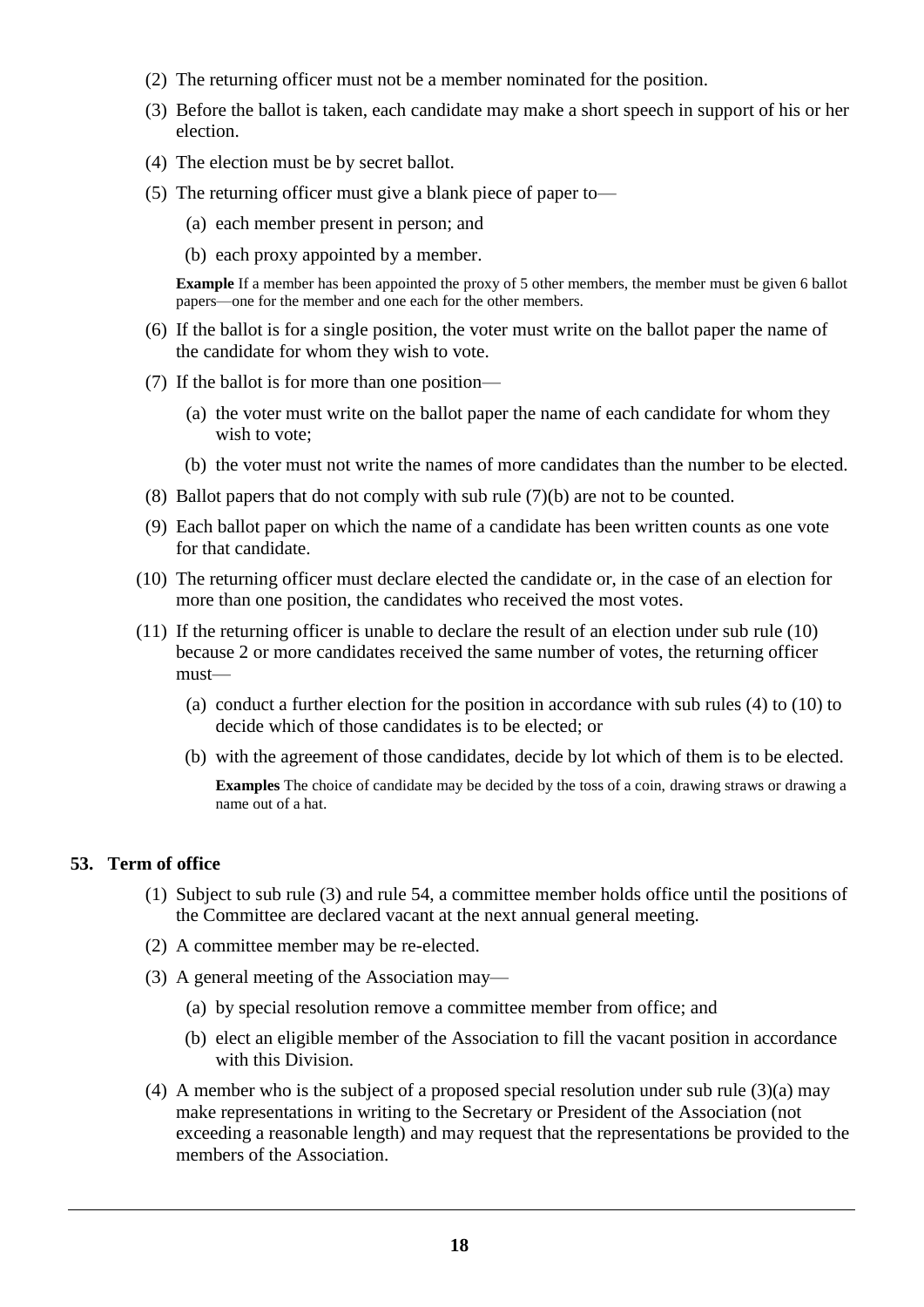(5) The Secretary or the President may give a copy of the representations to each member of the Association or, if they are not so given, the member may require that they be read out at the meeting at which the special resolution is to be proposed.

### **54. Vacation of office**

- (1) A committee member may resign from the Committee by written notice addressed to the Committee.
- (2) A person ceases to be a committee member if he or she—
	- (a) ceases to be a member of the Association; or
	- (b) fails to attend 3 consecutive committee meetings (other than special or urgent committee meetings) without leave of absence under rule 65; or
	- (c) otherwise ceases to be a committee member by operation of section 78 of the Act.

**Note** A Committee member may not hold the office of secretary if they do not reside in Australia.

### **55. Filling casual vacancies**

- (1) The Committee may appoint an eligible member of the Association to fill a position on the Committee that—
	- (a) has become vacant under rule 54; or
	- (b) was not filled by election at the last annual general meeting.
- (2) If the position of Secretary becomes vacant, the Committee must appoint a member to the position within 14 days after the vacancy arises.
- (3) Rule 53 applies to any committee member appointed by the Committee under sub rule (1) or  $(2)$ .
- (4) The Committee may continue to act despite any vacancy in its membership.

# **Division 4—Meetings of Committee**

# **56. Meetings of Committee**

- (1) The Committee must meet at least 4 times in each year at the dates, times and places determined by the Committee.
- (2) The date, time and place of the first committee meeting must be determined by the members of the Committee as soon as practicable on or after the annual general meeting of the Association at which the members of the Committee were elected.
- (3) Special committee meetings may be convened by the President or by any 4 members of the Committee.

# **57. Notice of meetings**

(1) Notice of each committee meeting must be given to each committee member no later than 7 days before the date of the meeting.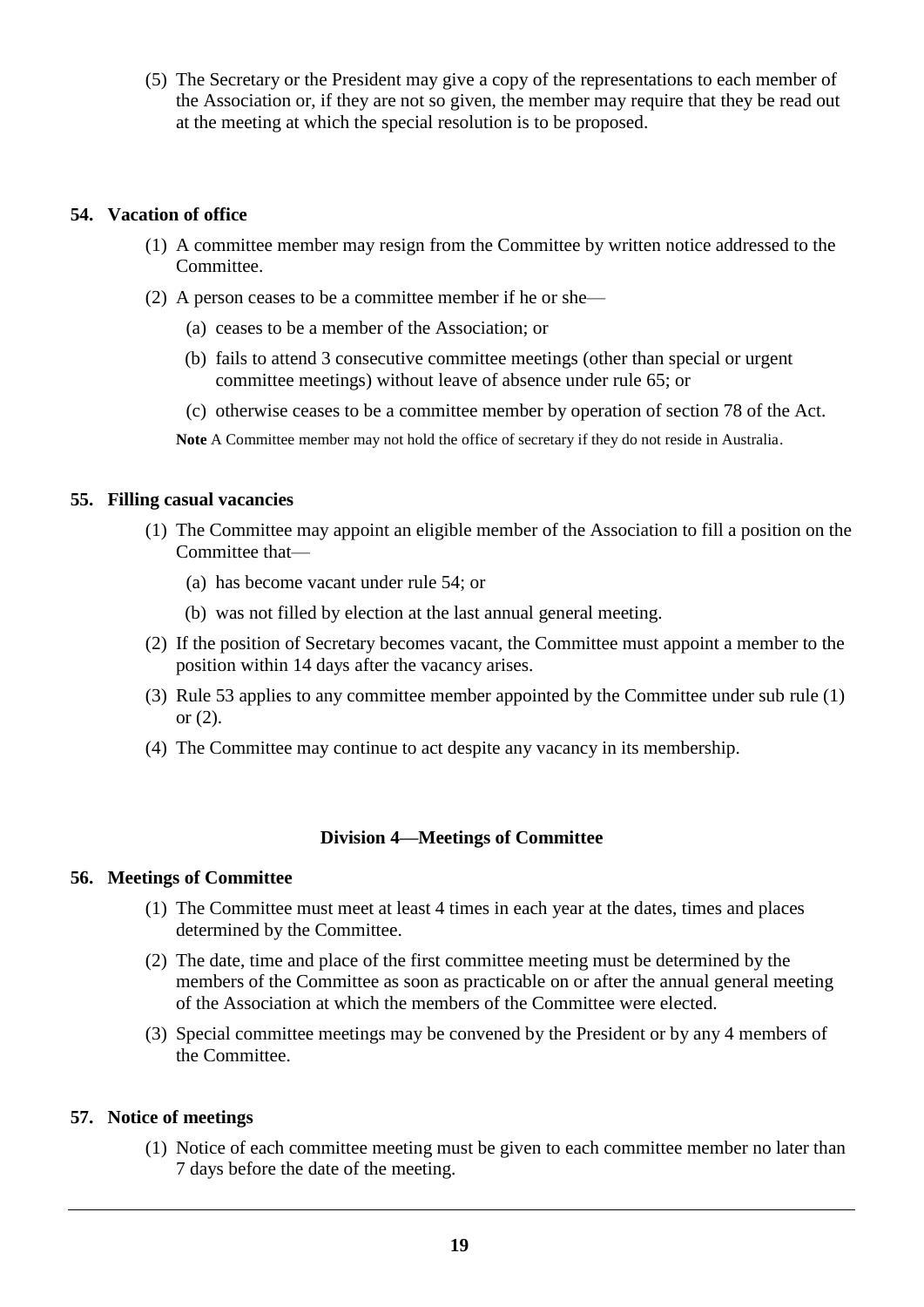- (2) Notice may be given of more than one committee meeting at the same time.
- (3) The notice must state the date, time and place of the meeting.
- (4) If a special committee meeting is convened, the notice must include the general nature of the business to be conducted.
- (5) The only business that may be conducted at the meeting is the business for which the meeting is convened.

### **58. Urgent meetings**

- (1) In cases of urgency, a meeting can be held without notice being given in accordance with rule 57 provided that as much notice as practicable is given to each committee member by the quickest means practicable.
- (2) Any resolution made at the meeting must be passed by an absolute majority of the Committee.
- (3) The only business that may be conducted at an urgent meeting is the business for which the meeting is convened.

### **59. Procedure and order of business**

- (1) The procedure to be followed at a meeting of a Committee must be determined from time to time by the Committee.
- (2) The order of business may be determined by the members present at the meeting.

### **60. Use of technology**

- (1) A committee member who is not physically present at a committee meeting may participate in the meeting by the use of technology that allows that committee member and the committee members present at the meeting to clearly and simultaneously communicate with each other.
- (2) For the purposes of this Part, a committee member participating in a committee meeting as permitted under sub rule (1) is taken to be present at the meeting and, if the member votes at the meeting, is taken to have voted in person.

# **61. Quorum**

- (1) No business may be conducted at a Committee meeting unless a quorum is present.
- (2) The quorum for a committee meeting is the presence (in person or as allowed under rule 60) of 6 committee members holding office.
- (3) If a quorum is not present within 30 minutes after the notified commencement time of a committee meeting—
	- (a) in the case of a special meeting—the meeting lapses;
	- (b) in any other case—the meeting must be adjourned to a date no later than 14 days after the adjournment and notice of the time, date and place to which the meeting is adjourned must be given in accordance with rule 59.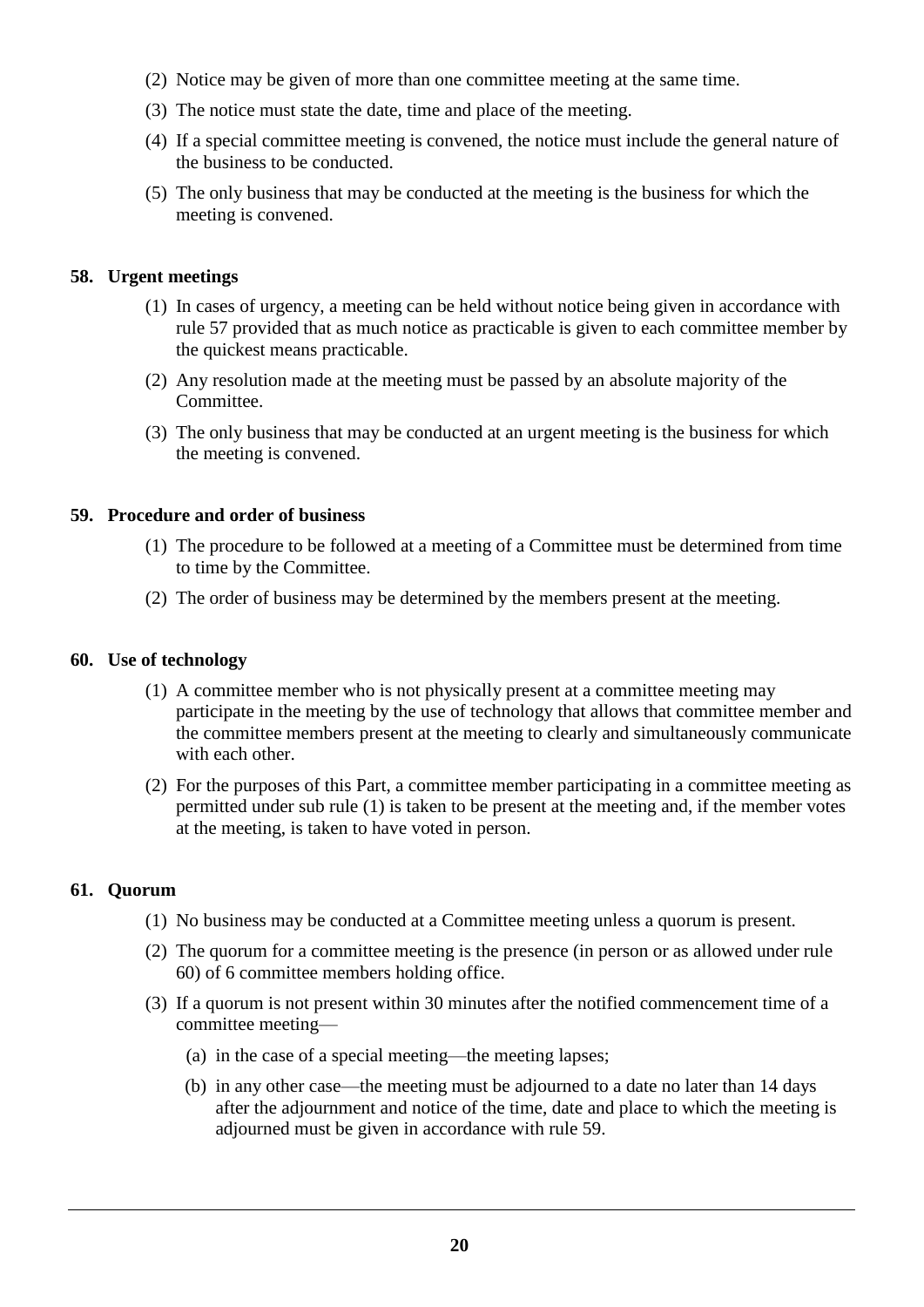# **62. Voting**

- (1) On any question arising at a committee meeting, each committee member present at the meeting has one vote.
- (2) A motion is carried if a majority of committee members present at the meeting vote in favour of the motion.
- (3) Sub rule (2) does not apply to any motion or question which is required by these Rules to be passed by an absolute majority of the Committee.
- (4) If votes are divided equally on a question, the Chairperson of the meeting has a second or casting vote.
- (5) Voting by proxy is not permitted.

#### **63. Conflict of interest**

- (1) A committee member who has a material personal interest in a matter being considered at a committee meeting must disclose the nature and extent of that interest to the Committee.
- (2) The member—
	- (a) must not be present while the matter is being considered at the meeting; and
	- (b) must not vote on the matter.

#### **Note**

Under section 81(3) of the Act, if there are insufficient committee members to form a quorum because a member who has a material personal interest is disqualified from voting on a matter, a general meeting may be called to deal with the matter.

- (3) This rule does not apply to a material personal interest—
	- (a) that exists only because the member belongs to a class of persons for whose benefit the Association is established; or
	- (b) that the member has in common with all, or a substantial proportion of, the members of the Association.

### **64. Minutes of meeting**

- (1) The Committee must ensure that minutes are taken and kept of each committee meeting.
- (2) The minutes must record the following—
	- (a) the names of the members in attendance at the meeting;
	- (b) the business considered at the meeting;
	- (c) any resolution on which a vote is taken and the result of the vote;
	- (d) any material personal interest disclosed under rule 65.

#### **65. Leave of absence**

- (1) The Committee may grant a committee member leave of absence from committee meetings for a period not exceeding 3 months.
- (2) The Committee must not grant leave of absence retrospectively unless it is satisfied that it was not feasible for the committee member to seek the leave in advance.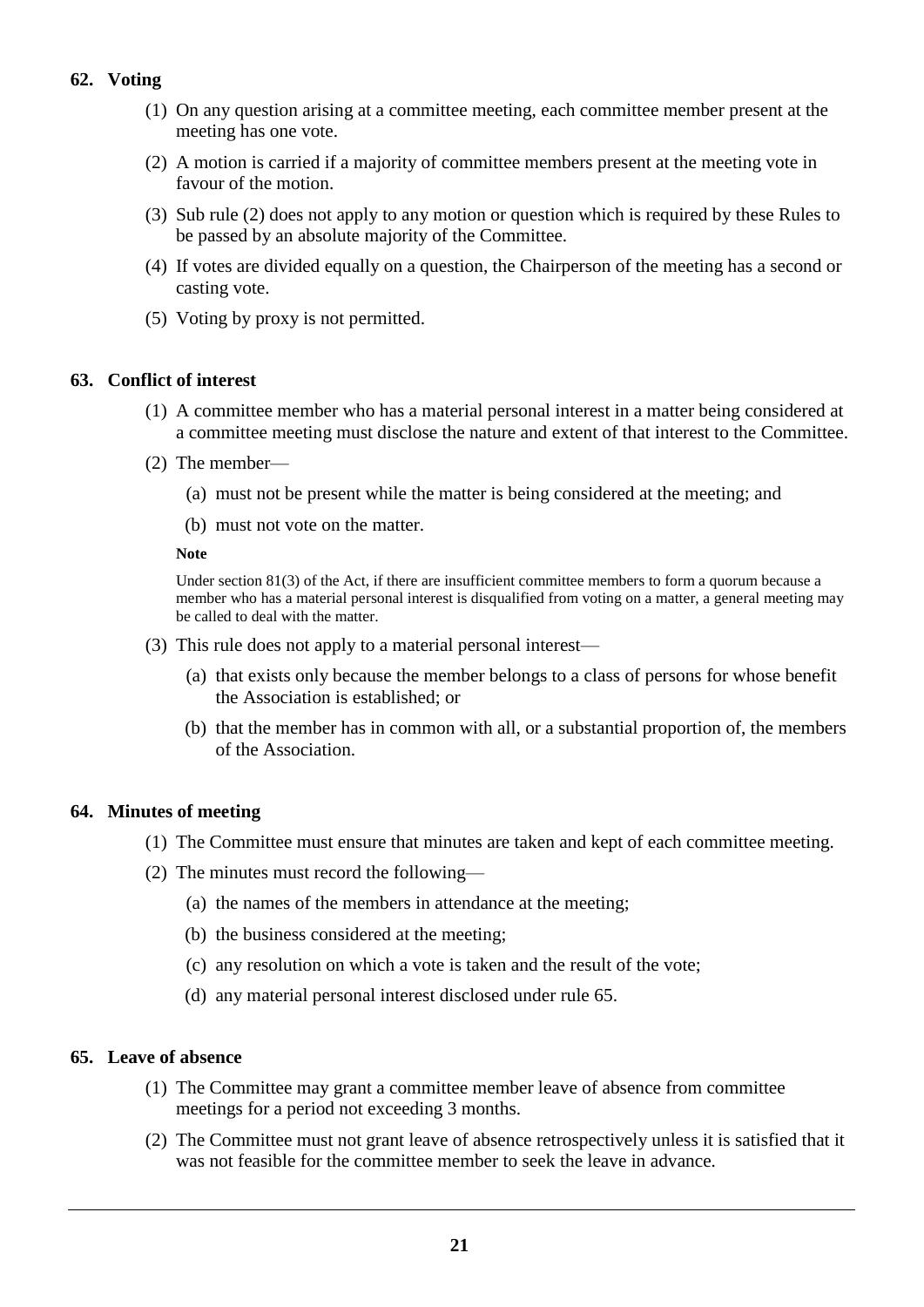### **PART 6—FINANCIAL MATTERS**

#### **66. Source of funds**

The funds of the Association may be derived from registration fees, donations, fundraising activities, grants, interest, sponsorship and any other sources approved by the Committee.

#### **67. Management of funds**

- (1) The Association must open an account with a financial institution from which all expenditure of the Association is made and into which all of the Association's revenue is deposited.
- (2) Subject to any restrictions imposed by a general meeting of the Association, the Committee may approve expenditure on behalf of the Association.
- (3) The Committee may authorise the Treasurer to expend funds on behalf of the Association (including by electronic funds transfer) up to a specified limit without requiring approval from the Committee for each item on which the funds are expended.
- (4) All cheques, electronic fund transfers, drafts, bills of exchange, promissory notes and other negotiable instruments must be signed or authorised by 2 committee members.
- (5) Within 14 days of the Annual general meeting, the elected Executive committee members will be registered with the financial institution as signatories for the Association's bank accounts. The previous signatories will be removed if no longer an executive committee member
- (6) All funds of the Association must be deposited into the financial account of the Association no later than 5 working days after receipt.
- (7) With the approval of the Committee, the Treasurer may maintain a cash float provided that all money paid from or paid into the float is accurately recorded at the time of the transaction.

# **68. Financial records**

- (1) The Association must keep financial records that—
	- (a) correctly record and explain its transactions, financial position and performance; and
	- (b) enable financial statements to be prepared as required by the Act.
- (2) The Association must retain the financial records for 7 years after the transactions covered by the records are completed.
- (3) The Treasurer must keep in his or her custody, or under his or her control—
	- (a) the financial records for the current financial year; and
	- (b) any other financial records as authorised by the Committee.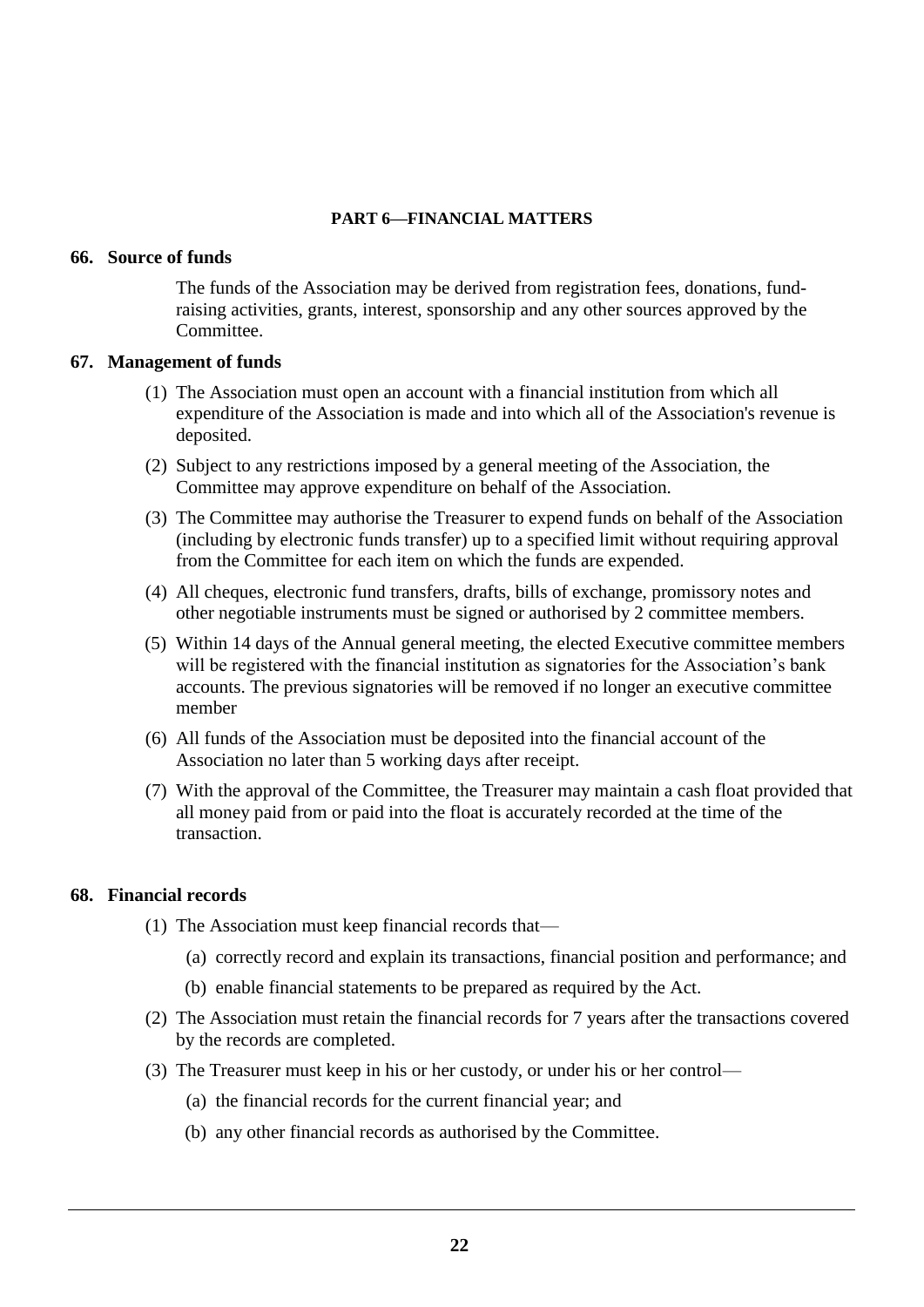#### **69. Financial statements**

- (1) For each financial year, the Committee must ensure that the requirements under the Act relating to the financial statements of the Association are met.
- (2) Without limiting sub rule (1), those requirements include—
	- (a) the preparation of the financial statements;
	- (b) the review or auditing of the financial statements;
	- (c) the certification of the financial statements by the Committee;
	- (d) the submission of the financial statements to the annual general meeting of the Association;
	- (e) the lodgement with the Registrar of the financial statements and accompanying reports, certificates, statements and fee.

#### **PART 7—GENERAL MATTERS**

### **70. Common seal**

- (1) The Association may have a common seal.
- (2) If the Association has a common seal—
	- (a) the name of the Association must appear in legible characters on the common seal;
	- (b) a document may only be sealed with the common seal by the authority of the Committee and the sealing must be witnessed by the signatures of two committee members;
	- (c) the common seal must be kept in the custody of the Secretary.

#### **71. Registered address**

The registered address of the Association is:-

 P.O. Box 3263 Mentone Vic 3194

#### **72. Notice requirements**

- (1) Any notice required to be given to a member or a committee member under these Rules may be given—
	- (a) by handing the notice to the member personally; or
	- (b) by sending it by post to the member at the address recorded for the member on the register of members; or
	- (c) by email or facsimile transmission.
- (2) Sub rule (1) does not apply to notice given under rule 58.
- (3) Any notice required to be given to the Association or the Committee may be given—
	- (a) by handing the notice to a member of the Committee; or
	- (b) by sending the notice by post to the registered address; or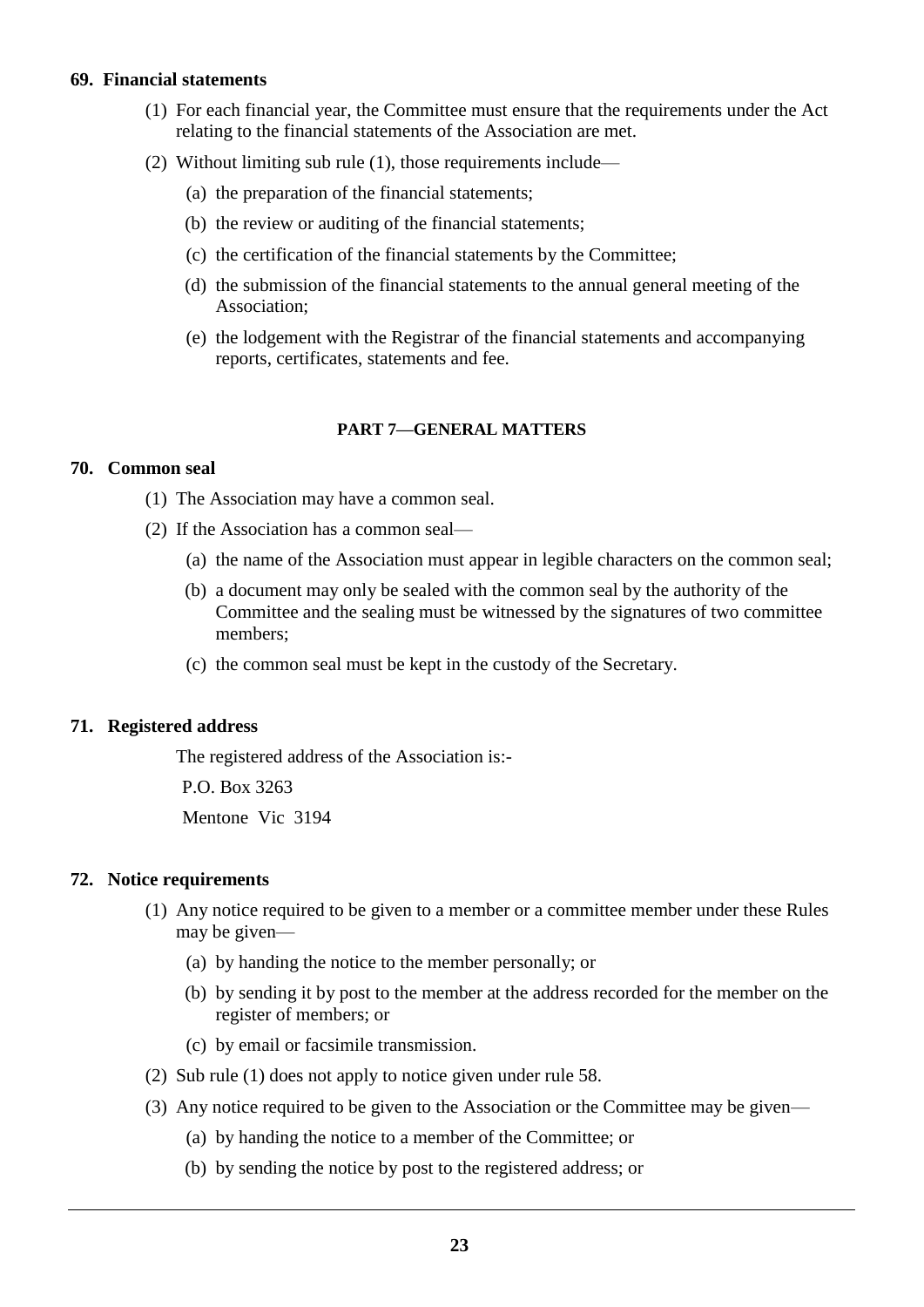- (c) by leaving the notice at the registered address; or
- (d) if the Committee determines that it is appropriate in the circumstances—
	- (i) by email to the email address of the Association or the Secretary; or
	- (ii) by facsimile transmission to the facsimile number of the Association.

### **73. Custody and inspection of books and records**

- (1) Members may on request inspect free of charge—
	- (a) the register of members (names only);
	- (b) the minutes of general meetings;
	- (c) subject to sub rule (2), the financial records, books, securities and any other relevant document of the Association, including minutes of Committee meetings.

**Note** See note following rule 16 for details of access to the register of members.

- (2) The Committee may refuse to permit a member to inspect records of the Association that relate to confidential, personal, employment, commercial or legal matters or where to do so may be prejudicial to the interests of the Association.
- (3) The Committee must on request make copies of these rules available to members and applicants for membership free of charge.
- (4) Subject to sub rule (2), a member may make a copy of any of the other records of the Association referred to in this rule and the Association may charge a reasonable fee for provision of a copy of such a record.
- (5) For purposes of this rule :
	- *relevant documents* refers to the records and other documents, however compiled, recorded or stored, that relate to the incorporation and management of the Association and includes the following—
		- (a) its membership records;
		- (b) its financial statements;
		- (c) its financial records;
		- (d) records and documents relating to transactions, dealings, business or property of the Association.

# **74. Winding up and cancellation**

- (1) The Association may be wound up voluntarily by special resolution.
- (2) In the event of the winding up or the cancellation of the incorporation of the Association, the surplus assets of the Association must not be distributed to any members or former members of the Association.
- (3) Subject to the Act and any court order made under section 133 of the Act, the surplus assets must be given to a body that has similar purposes to the Association and which is not carried on for the profit or gain of its individual members.
- (4) The body to which the surplus assets are to be given must be decided by special resolution.